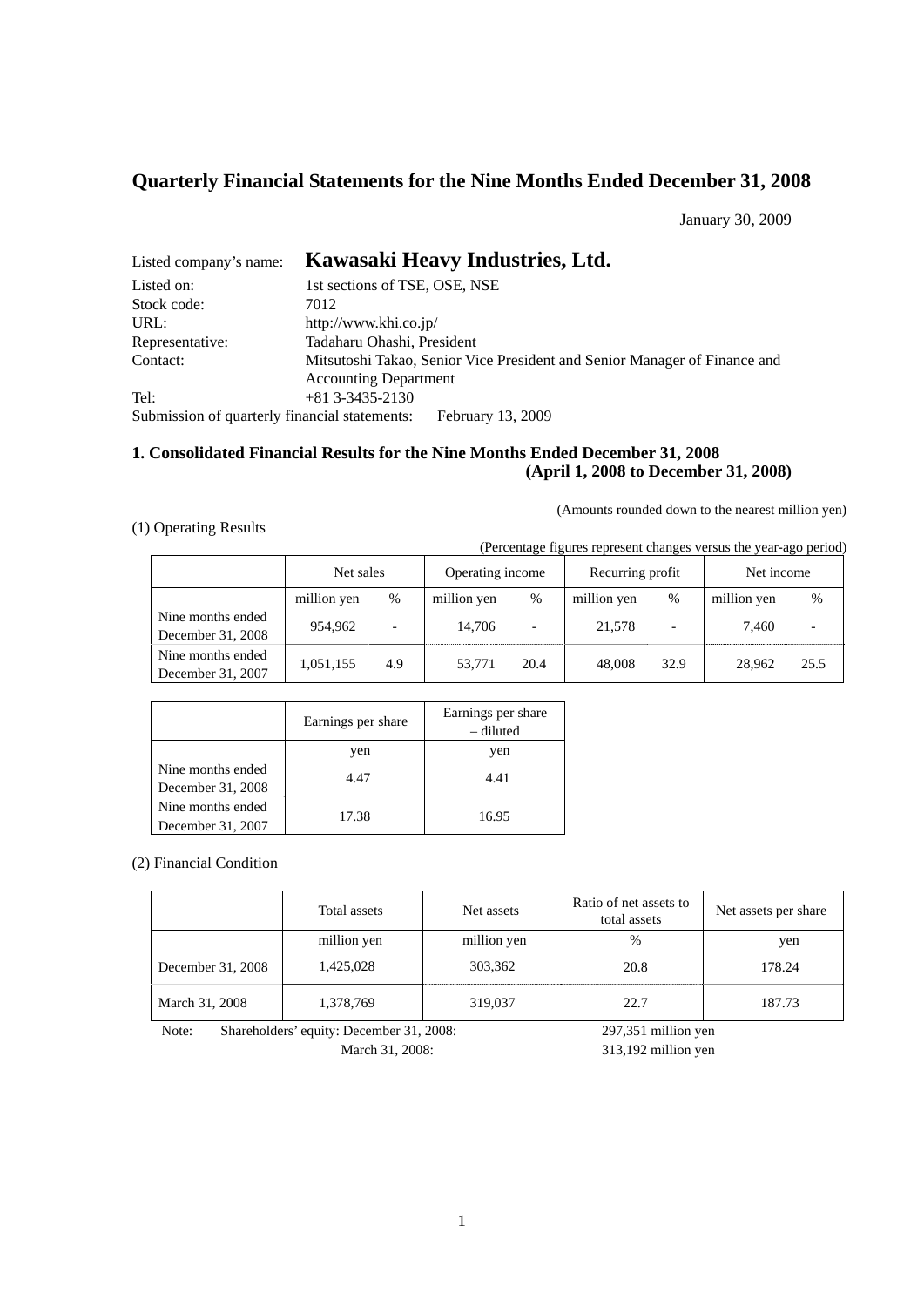## **2. Dividends**

|                                          | Dividend per share |               |              |                  |           |
|------------------------------------------|--------------------|---------------|--------------|------------------|-----------|
| Record date                              | End of first       | End of second | End of third | End of financial | Full year |
|                                          | quarter            | quarter       | quarter      | year             |           |
|                                          | yen                | yen           | yen          | yen              | yen       |
| Year ended<br>March 31, 2008             |                    | 0.00          |              | 5.00             | 5.00      |
| Year ending<br>March 31, 2009            |                    | 0.00          |              |                  |           |
| Year ending March<br>31, 2009 (forecast) |                    |               |              |                  |           |

Note: 1. Revision of dividend forecast during the nine months ended December 31, 2008: Yes

2. Dividends for the year ending March 31, 2009, are yet to be determined.

# **3. Forecast of Consolidated Earnings for the Year Ending March 31, 2009 (April 1, 2008 to March 31, 2009)**

(Percentage figures represent changes versus the year-ago period)

|           | Net sales   |        | Operating income |        | Recurring profit |        | Net income  |        | Earnings per<br>share |
|-----------|-------------|--------|------------------|--------|------------------|--------|-------------|--------|-----------------------|
| Full year | million yen | %      | million yen      | %      | million ven      | %      | million ven | %      | yen                   |
|           | 1.330.000   | (11.3) | 18.000           | (76.5) | 28,000           | (56.2) | 1.000       | (68.6) | 6.59                  |

Note: Revision of earnings forecast during the nine months ended December 31, 2008: Yes

### **4. Other Information**

- 1) Changes affecting the status of material subsidiaries (scope of consolidation): None
- 2) Use of simplified accounting methods and/or accounting methods specific to the preparation of quarterly consolidated financial statements: Yes

Note: For details, see "4. Other information" on page 6 in the "Qualitative Information and Financial Statements" section.

- 3) Changes in accounting principles, procedures, and methods of presentation applicable to the preparation of quarterly consolidated financial statements:
	- (1) Changes in accordance with revisions to accounting standards: Yes
	- (2) Changes other than (1) above: Yes
	- Note: For details, see "4. Other information" on page 6 in the "Qualitative Information and Financial Statements" section.
- 4) Number of shares issued (common stock)

| (1) Number of shares issued at end of period (treasury stock included): |                      |  |  |  |
|-------------------------------------------------------------------------|----------------------|--|--|--|
| December 31, 2008:                                                      | 1,669,629,122 shares |  |  |  |
| March 31, 2008:                                                         | 1,669,629,122 shares |  |  |  |
| (2) Number of shares held in treasury at end of period:                 |                      |  |  |  |
| December 31, 2008:                                                      | 1,373,842 shares     |  |  |  |
| March 31, 2008:                                                         | 1,324,199 shares     |  |  |  |
| 3) Average number of shares (for the nine months):                      |                      |  |  |  |
| Nine months ended December 31, 2008:                                    | 1,668,279,917 shares |  |  |  |
| Nine months ended December 31, 2007:                                    | 1,666,323,762 shares |  |  |  |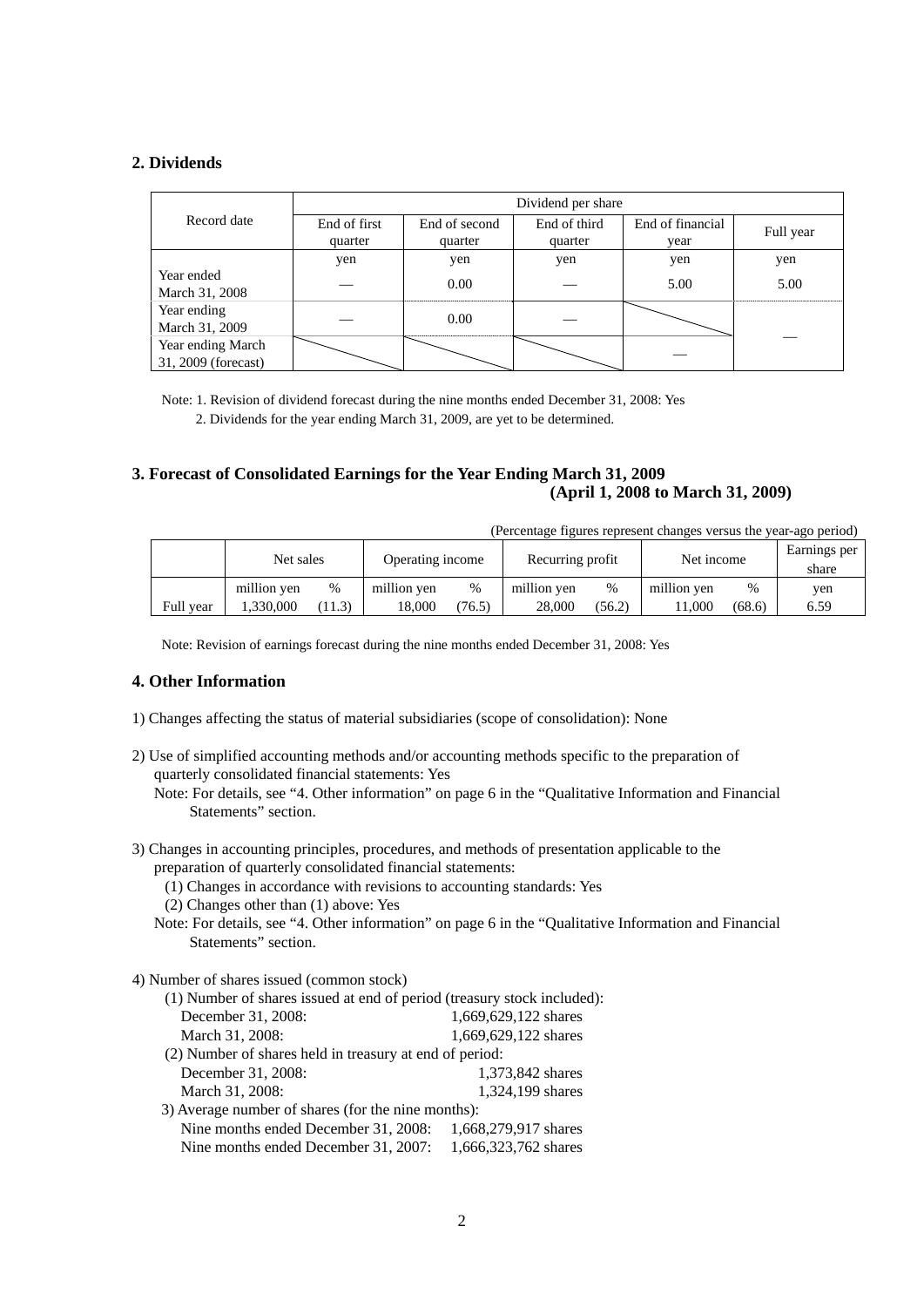#### **\* Appropriate Use of Financial Forecasts and Other Important Matters**

*Forward-Looking Statements* 

- 1. The Company has revised its consolidated full-year earnings forecasts for the fiscal year ending March 31, 2009, which were released on October 31, 2008. This document reflects the revised forecasts.
- 2. The year-end dividend for the fiscal year ending March 31, 2009, has not yet been determined because the Company downwardly revised its earnings outlook and the operating environment remains uncertain. Kawasaki Heavy Industries, Ltd., will issue further information on dividends after evaluating results of operations for the full fiscal year ending March 31, 2009, and the Company's earnings outlook for the fiscal year ending March 31, 2010.
- 3. These materials contain various forward-looking statements and other forecasts regarding performance and other matters. Such statements are based on information available at the time of preparation. Actual results may differ from those expressed or implied by forward-looking statements due to a range of factors. For the assumptions underlying the earnings forecasts presented and other information regarding the use of such forecasts, refer to "3. Consolidated Earnings Outlook" on page 6 in the "Qualitative Information and Financial Statements" section.

#### *Other Important Matters*

Effective this consolidated fiscal year, the Company has adopted the Accounting Standard for Quarterly Financial Reporting (Accounting Standards Board of Japan (ASBJ) Statement No. 12) and its accompanying Guidance on Accounting Standard for Quarterly Financial Reporting (ASBJ Guidance No. 14). The consolidated financial statements for nine months ended December 31, 2008, were prepared in accord with the Regulations on Terminology, Format, and Preparation of Quarterly Financial Statements.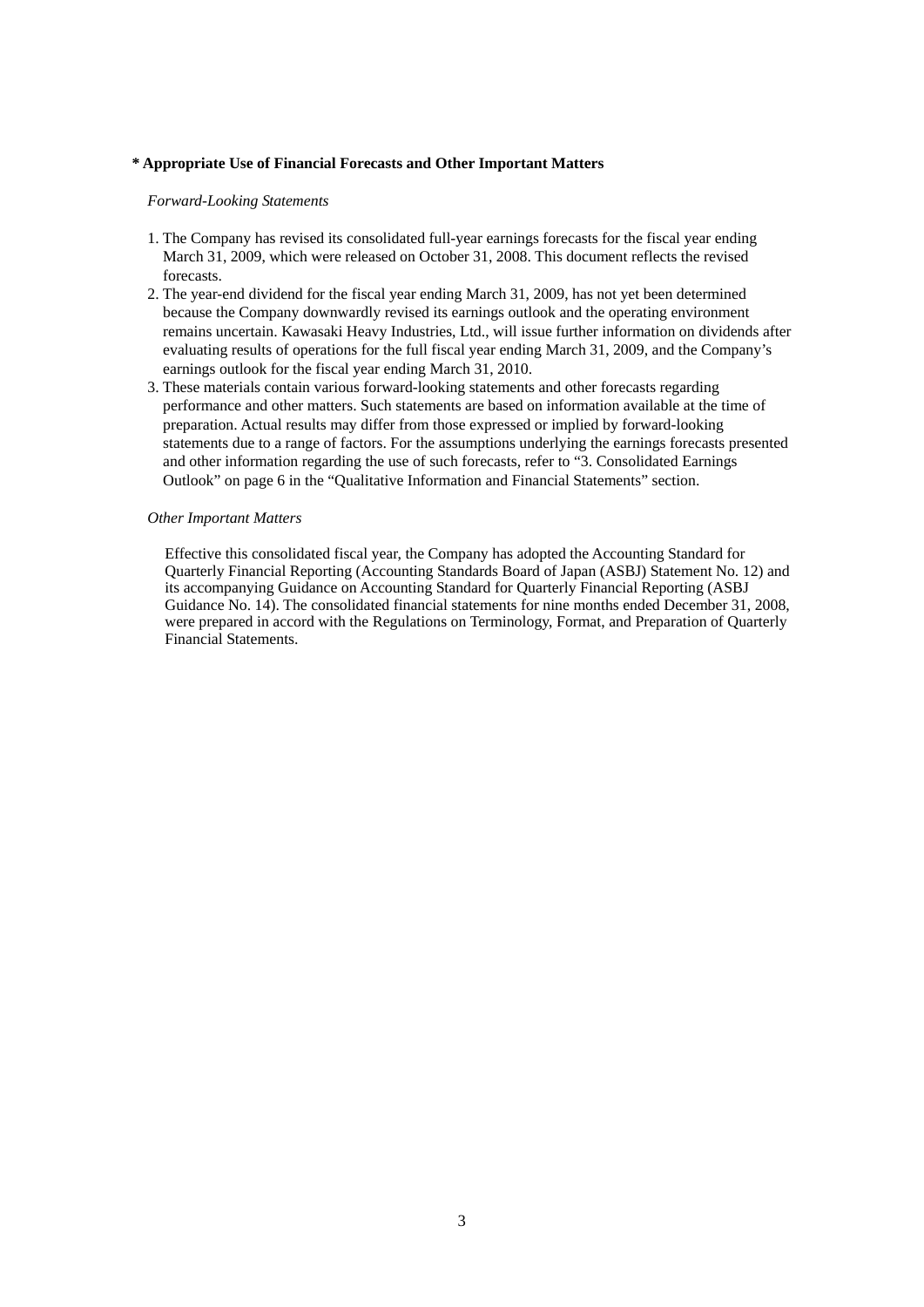## **Qualitative Information and Financial Statements**

## **1. Consolidated operating results**

In the nine months to December 31, 2008 (first three quarters of the fiscal year ending March 31, 2009), the Japanese economy entered a steep downturn marked by a consumer spending slump, retrenchment in capital spending, deterioration in employment conditions, and an export slowdown amid precipitous yen appreciation, most notably against the euro and US dollar.

Much of the global economy, including hitherto buoyant emerging economies, likewise slowed markedly or sank into recession under the weight of the financial crisis that originated in the US.

Amid such an operating environment, certain KHI Group businesses (e.g., Rolling Stock & Construction Machinery, Gas Turbines & Machinery) continued to perform solidly in the three quarters to December 31, but the Aerospace, Shipbuilding, and Consumer Products & Machinery segments all saw their earnings decline in the wake of yen appreciation and a falloff in American and European demand.

Relative to the corresponding year-earlier period, the Group's consolidated order bookings in the nine months to December 31 decreased ¥56.3 billion to ¥1,087.2 billion, net sales fell ¥96.1 billion to ¥954.9 billion, operating income declined ¥39.0 billion to ¥14.7 billion, recurring profit fell ¥26.4 billion to ¥21.5 billion, and net income decreased ¥21.5 billion to ¥7.4 billion.

Consolidated operating performance in the nine months to December 31, 2008, is summarized by segment below.

## **Shipbuilding**

The Shipbuilding segment booked new orders for one LPG tanker and five bulk carriers, but its consolidated order bookings nonetheless shrank to ¥64.1 billion, a ¥119.3 billion decrease from the year-earlier period, when it benefited from a heavy influx orders for bulk carriers.

Consolidated net sales fell ¥16.5 billion year-on-year to ¥95.8 billion, largely reflecting a decline in sales of large vessels.

The decline in sales weighed on profitability, as did the yen's appreciation against the dollar and sharp increases in material costs. The segment incurred an operating loss of ¥2.5 billion, ¥5.5 billion below its operating income in the year-earlier period.

#### **Rolling Stock & Construction Machinery**

Consolidated order bookings increased ¥28.1 billion year-on-year to ¥186.4 billion by virtue of orders for *shinkansen* (bullet trains), electric commuter trains, and locomotives from JR Group and other railway companies, and, overseas, orders for subway cars for the New York City subway system.

Consolidated net sales grew ¥14.5 billion year-on-year to ¥131.8 billion as growth in overseas sales of rolling stock offset a decline in North American sales of construction machinery.

Sales growth boosted operating income to ¥7.7 billion, a ¥3.6 billion year-on-year increase.

## **Aerospace**

Although the Aerospace segment won new orders for parts for the Boeing 767 and 777 jetliners, its consolidated order bookings fell ¥37.8 billion year-on-year to ¥87.7 billion.

Consolidated net sales were down ¥45.0 billion year-on-year to ¥126.4 billion as a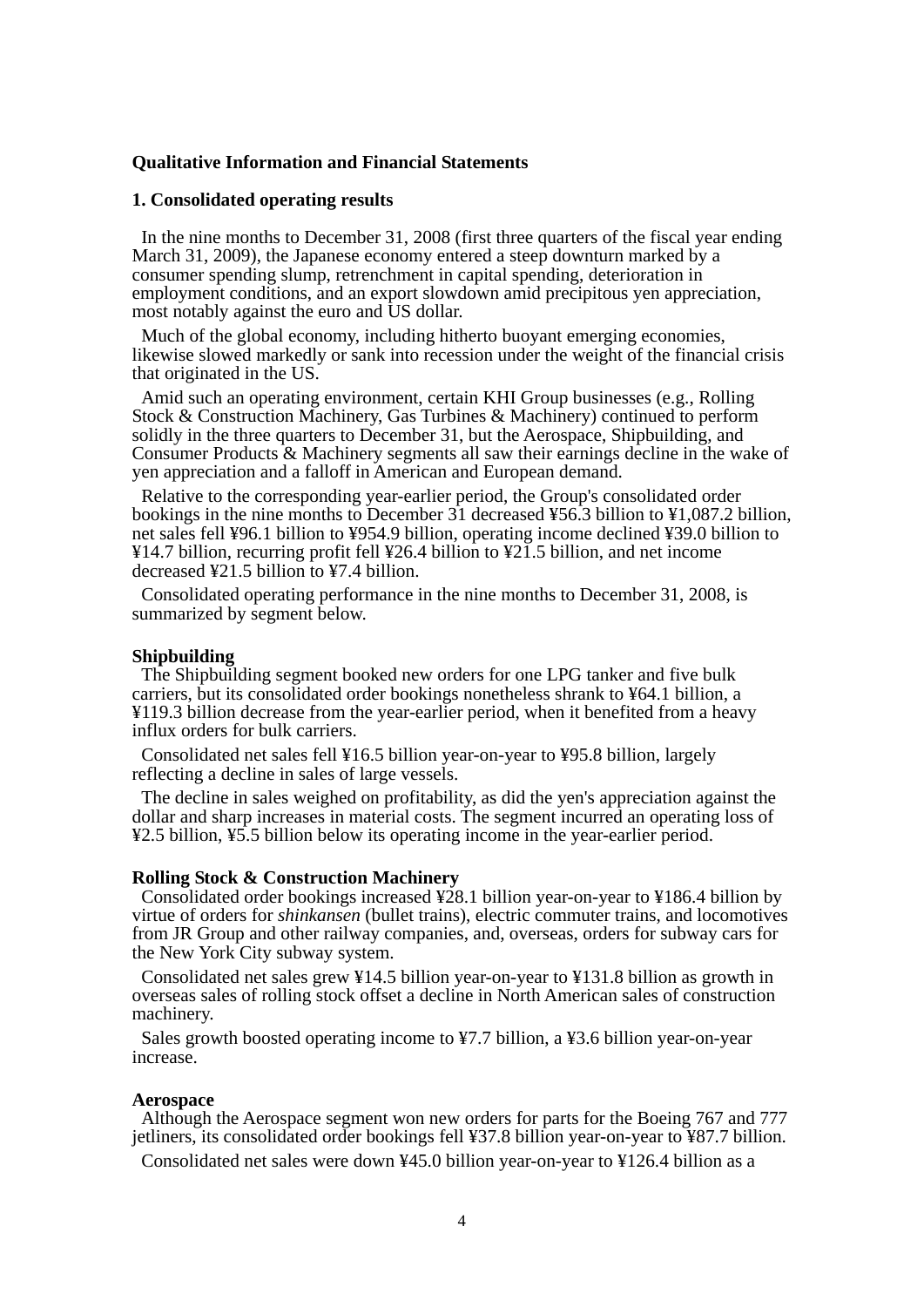result of declines in sales to Japan's Ministry of Defense and sales of Boeing 767 and 777 parts, coupled with the yen's appreciation against the dollar.

Profitability-wise, the decrease in sales was compounded by cost increases, including inventory valuation losses. The segment incurred an operating loss of ¥4.3 billion, ¥16.7 billion below its operating income in the year-earlier period.

#### **Gas Turbines & Machinery**

Consolidated order bookings rose ¥120.5 billion year-on-year to ¥279.3 billion, lifted by growth in orders for ship propulsion systems, diesel generator systems, and marine diesel engines. New orders for aircraft engine parts for Trent XWB aircraft engines also contributed to order growth.

Consolidated net sales grew ¥8.4 billion year-on-year to ¥138.8 billion, driven largely by growth in sales of marine diesel engines and gas turbine generator systems.

Despite this sales growth, operating income declined ¥600 million year-on-year to ¥6.7 billion, largely as a result of material price inflation and inventory valuation losses.

#### **Plant & Infrastructure Engineering**

Despite an influx of orders for LNG storage tanks and various plant facilities, consolidated order bookings decreased ¥4.4 billion year-on-year to ¥61.6 billion.

Consolidated net sales fell ¥16.0 billion year-on-year to ¥66.1 billion as growth in overseas cement plant sales was outweighed by declines in revenues from trash incineration plant and bridge projects.

Operating income grew ¥1.4 billion to ¥5.3 billion, largely by virtue of an increase in high-margin contracts, reflecting greater selectivity in screening incoming orders.

#### **Consumer Products & Machinery**

Consolidated net sales fell ¥57.7 billion year-on-year to ¥247.8 billion in the wake of the yen's progressive appreciation against the dollar and euro, a decline in industrial robot sales to the semiconductor industry, and a drop in North American and European motorcycle sales.

The segment incurred a ¥7.7 billion operating loss, ¥22.4 billion below its operating income in the year-earlier period.

#### **Hydraulic Machinery**

Consolidated order bookings grew ¥3.8 billion year-on-year to ¥71.5 billion, driven chiefly by demand from construction machinery manufacturers.

Consolidated net sales were up ¥7.1 billion year-on-year to ¥68.2 billion by virtue of strong sales to the construction machinery industry through mid-year.

Operating income grew in tandem with sales, up ¥500 million year-on-year to ¥7.0 billion.

## **Other Operations**

Consolidated net sales rose ¥9.0 billion year-on-year to ¥79.8 billion. Operating profit grew ¥800 million year-on-year to ¥2.6 billion.

#### **2. Consolidated Financial Condition**

At December 31, 2008, the Company had total consolidated assets of ¥1,425 billion, an increase of ¥46.2 billion from March 31, 2008. The increase was largely attributable to fixed-asset growth stemming from capital investment, and accretion of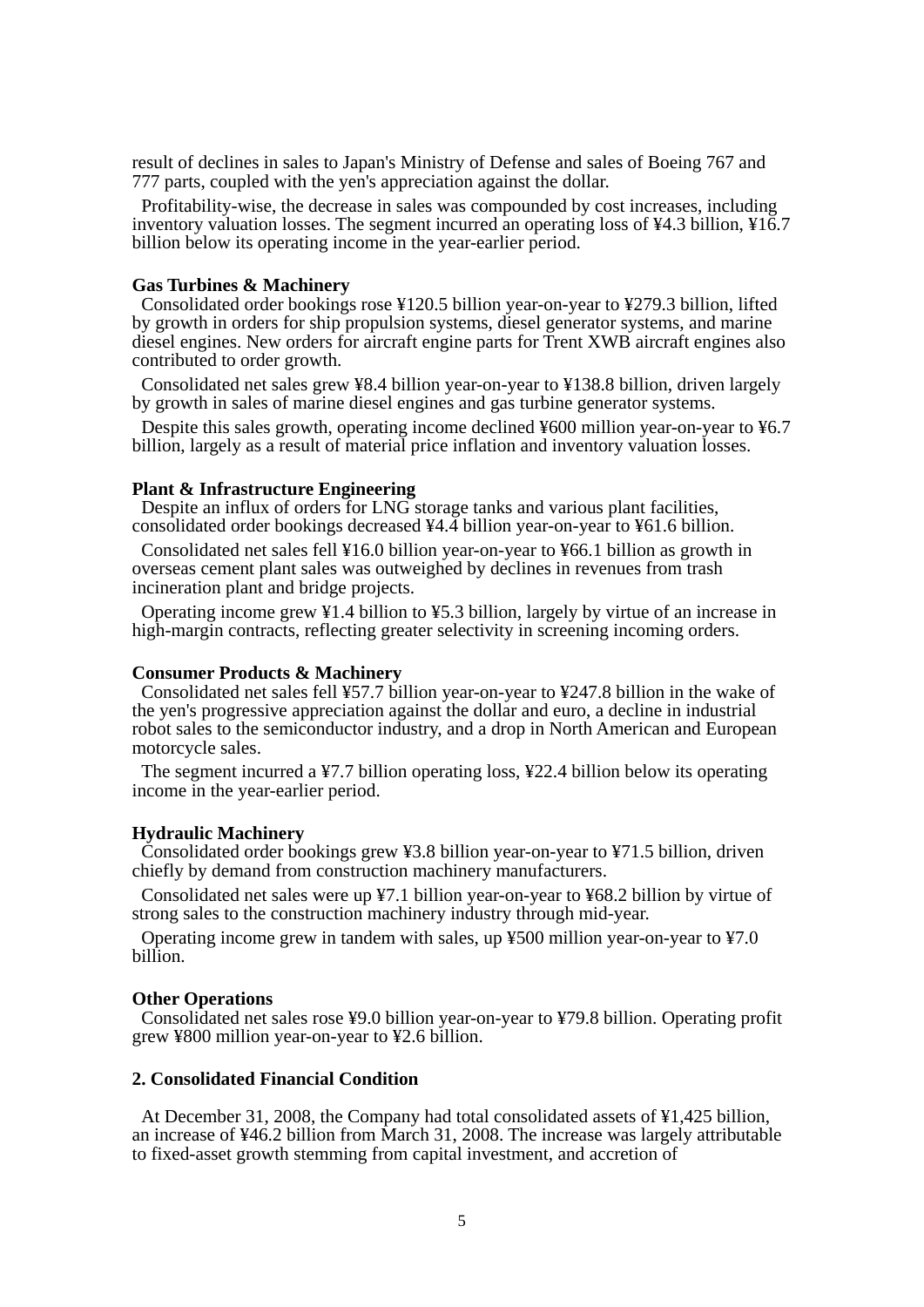work-in-process through progress made toward completion of existing contracts. Such growth was partially offset by a decrease in trade receivables resulting from reduction in sales and collection of receivables. Consolidated liabilities totaled ¥1,121.6 billion at December 31, up ¥61.9 billion from March 31, largely due to increased borrowings and customer advances, which were partially offset by the decrease in trade payables. Consolidated net assets decreased ¥15.6 billion from March 31, 2008, to ¥303.3 billion at December 31, 2008, largely because of reduction in net unrealized gains on available-for-sale securities due to fallen equity prices, and a decrease in foreign currency translation adjustments due to the yen's appreciation.

## **3. Consolidated Earnings Outlook**

The Company now expects that its consolidated results for the fiscal year ending March 31, 2009, will fall short of its previously announced forecast as a result of revision of the forecast's underlying exchange rate assumptions to reflect the yen's recent appreciation and revision of sales and profit budgets in response to deeper than anticipated demand retrenchment in mass-production businesses' markets, most notably consumer products.

The revised exchange rate assumptions are ¥90 to the US dollar and ¥120 to the euro, revised from ¥100 and ¥130, respectively.

## **4. Other Information**

1) Changes affecting the status of material subsidiaries (scope of consolidation) during the period

Not applicable

2) Use of simplified accounting and/or accounting procedures specific to preparation of quarterly consolidated financial statements

### *Simplified accounting*

(1) Bad debt estimation method for general claims

The Company estimates the value of uncollectible general claims based on the preceding fiscal year's actual credit loss rate, unless the credit loss rate is deemed to have substantially changed relative to the historical rate calculated at the end of the preceding fiscal year.

## (2) Inventory valuation method

The Company estimates quarter-end inventories by a rational method based on the preceding fiscal year's physical inventory count, without conducting a physical inventory count.

The Company writes down inventory from book value to estimated net realizable value only when its utility has clearly diminished. In the case of inventory expected to be disposed of and slow-moving inventory with a turnover period that extends beyond the Company's operating cycle, the Company writes the inventory down to its estimated liquidation value. Such inventories are carried at their written-down book value, unless their value was deemed to have substantially changed during the first three quarters of the fiscal year.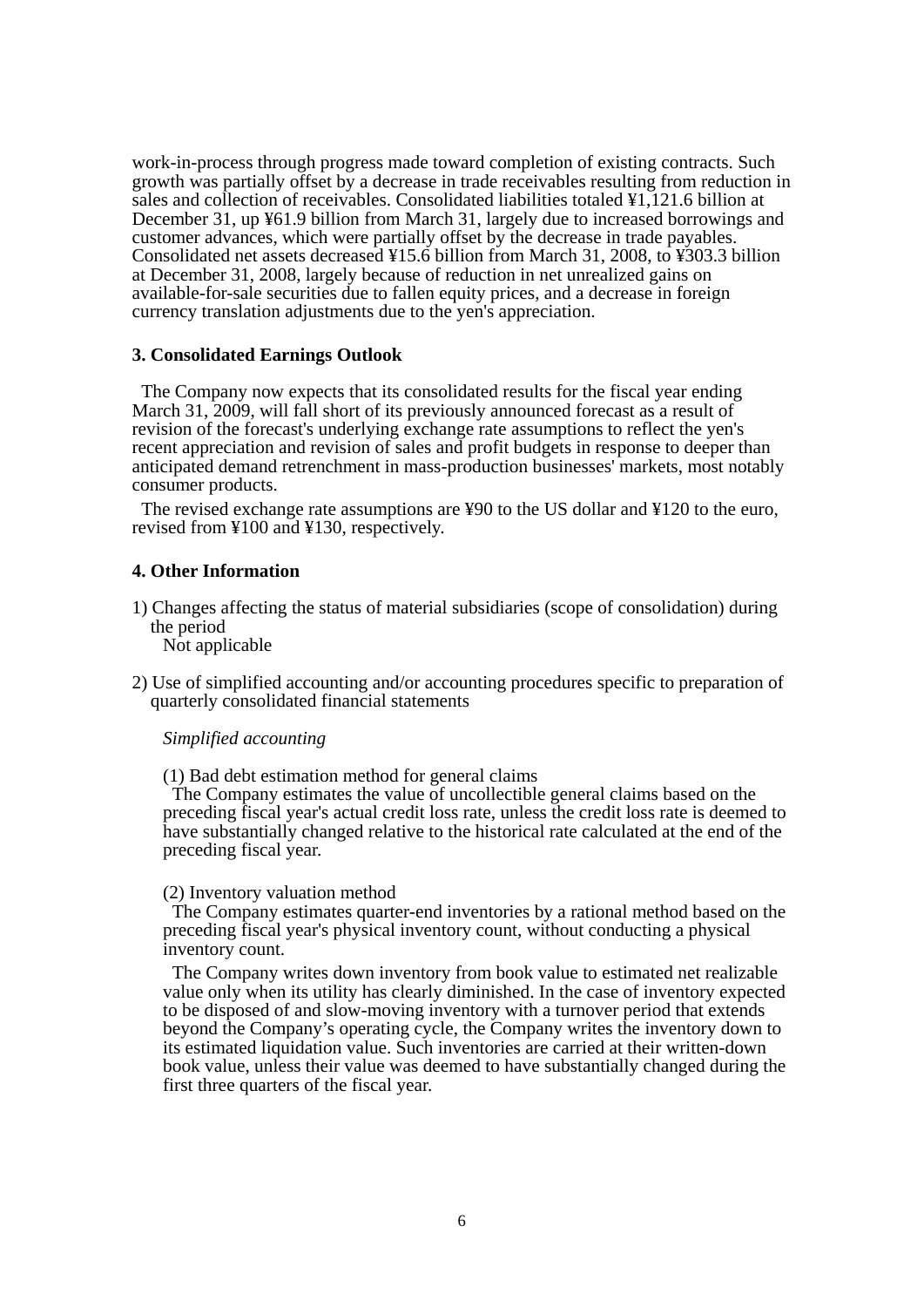#### (3) Fixed-asset depreciation method

For fixed asset depreciated by the declining-balance method, the Company calculates quarterly depreciation expense by prorating annual depreciation expense. For certain consolidated subsidiaries, quarterly depreciation expense is calculated by prorating annual depreciation expense based on a budget that factors in expected acquisitions, sales, and disposals of fixed assets during the fiscal year.

#### (4) Deferred-tax asset and liability calculation method

To assess deferred assets' collectability, the Company uses tax planning and earnings forecasts used in the preceding fiscal year if it deems that the operating environment and status of temporary differences have not changed substantially since the preceding fiscal year-end.

If the operating environment or status of temporary differences is deemed to have changed substantially since the preceding fiscal year-end, the Company uses said tax planning and earnings forecasts adjusted to reflect the changes' impact.

#### (5) Elimination of unrealized gains/losses on inventories

For some products, the Company calculates unrealized gains/losses on inventories using the gain/loss rate used in the preceding fiscal year or quarter or a gain/loss rate based on rational budgeting, unless business conditions are deemed to have changed substantially from the preceding fiscal year or quarter.

#### *Accounting procedures specific to preparation of quarterly consolidated financial statements*

The Company calculates tax expense by rationally estimating its effective tax rate after application of deferred-tax accounting to pretax net income for the fiscal year that includes the third quarter under review and multiplying quarterly pretax net income by said estimated effective tax rate. If unable to use the estimated effective tax rate, the Company calculates tax expense by multiplying the statutory effective tax rate by quarterly pretax net income adjusted to reflect material differences other than temporary differences.

Income taxes are reported inclusive of income tax adjustments.

3) Changes in accounting principles, procedures, or presentation methods applicable to preparation of quarterly consolidated financial statements

#### *Changes related to accounting standards*

#### (1) Change related to quarterly financial reporting

Effective from the current fiscal year, the Company has adopted the Accounting Standard for Quarterly Financial Reporting (ASBJ Statement No. 12) and its accompanying Guidance on Accounting Standard for Quarterly Financial Reporting (ASBJ Guidance No. 14). Additionally, the company prepares quarterly consolidated financial statements in accord with the Regulations for Quarterly Consolidated Financial Statements.

### (2) Change in inventory valuation standard and method

The Company has previously valued ordinary held-for-sale inventories mainly at cost by the specific identification, moving average, and FIFO methods. Effective from the first quarter of the current fiscal year, the Company has switched to valuing inventories mainly at the lower of cost or market (i.e., writing down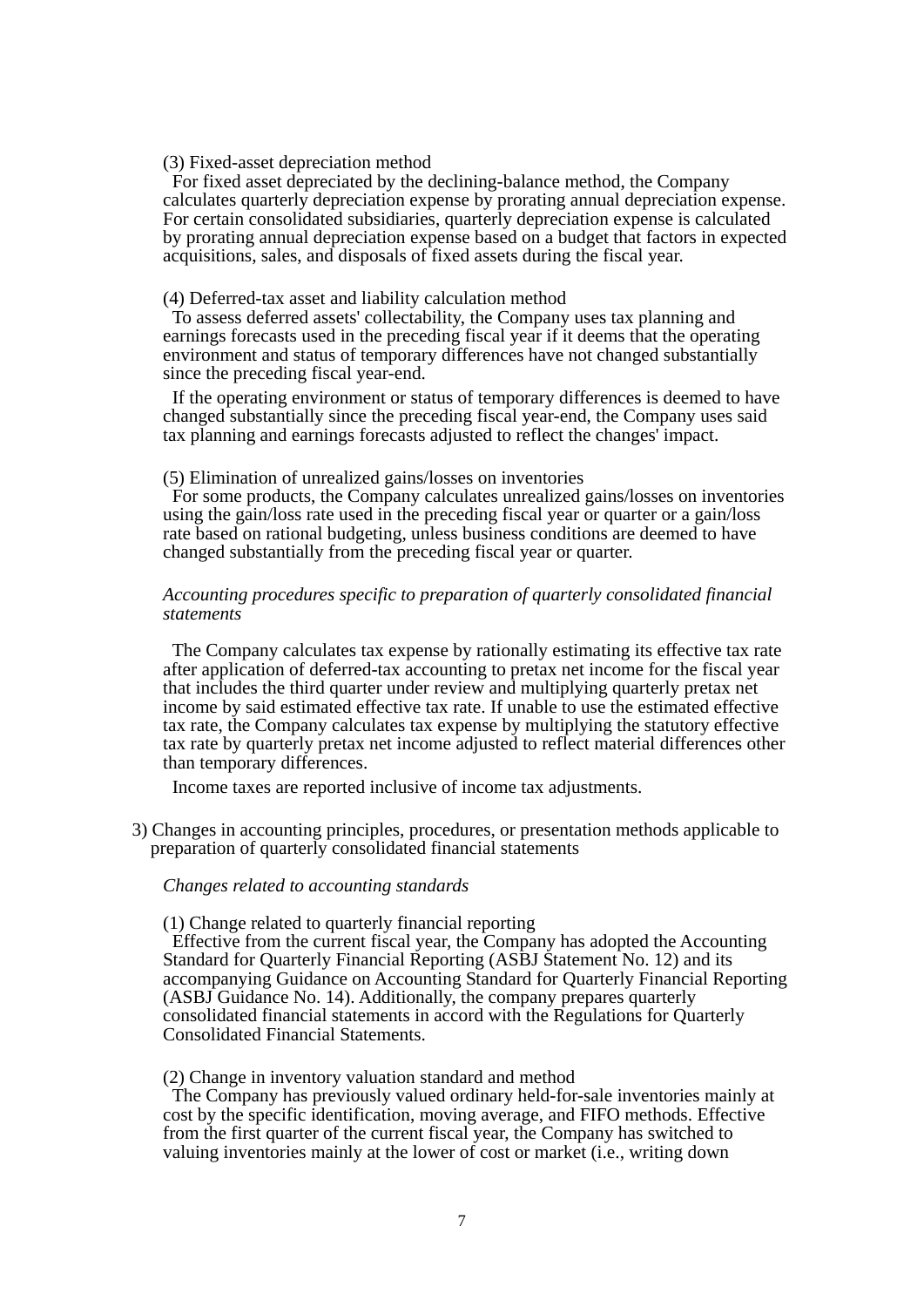inventories' carrying value to reflect impairment of the goods' utility) by the specific identification, moving average, and FIFO methods in conjunction with adoption of Accounting Standard for Measurement of Inventories (ASBJ Statement No. 9, as revised July  $\bar{5}$ , 2006). In the first three quarters of the current fiscal year, this change resulted in a ¥4,577 million reduction in gross profit, operating income, recurring profit, and pretax net income.

The change's impact by segment is detailed below in the relevant note to the financial statements.

(3) Adoption of Practical Solution on Unification of Accounting Policies Applied to Foreign Subsidiaries for Consolidated Financial Statements

Effective from the first quarter of the current fiscal year, the Company has adopted the Practical Solution on Unification of Accounting Policies Applied to Foreign Subsidiaries for Consolidated Financial Statements (ASBJ Practical Issues Task Force Report No. 18, May 17, 2006).

This change had no impact on earnings in the first three quarters of the current fiscal year.

(4) Adoption of accounting standard for lease transactions (lessee transactions) Effective from the first quarter of the current fiscal year, the Company has adopted the Accounting Standard for Lease Transactions (ASBJ Statement No. 13, issued June 17, 1993; last revised March 30, 2007) and accompanying Guidance on Accounting Standard for Lease Transactions (ASBJ Guidance No. 16, issued January 18, 1994; last revised March 30, 2007) in conjunction with their applicability to quarterly financial statements from the first fiscal year beginning on or after April 1, 2008. As a result of their adoption, the Company has changed its accounting treatment of finance leases that do not transfer ownership. When it is the lessee in such lease transactions, the Company now treats the leases as ordinary sales transactions, whereas it previously treated them as operating leases. To depreciate assets leased in finance lease transactions that do not transfer ownership, the Company uses the straight-line method with a useful life equivalent to the lease term and a salvage value of zero.

For transactions with a lease inception date predating the current fiscal year, the Company is maintaining status quo accounting treatment of finance lease transactions that do not transfer ownership.

This change's impact on earnings in the first three quarters of the current fiscal year is immaterial.

(5) Adoption of accounting standard for lease transactions (lessor transactions) Effective from the first quarter of the current fiscal year, the Company has adopted the Accounting Standard for Lease Transactions (ASBJ Statement No. 13, issued June 17, 1993; last revised March 30, 2007) and accompanying Guidance on Accounting Standard for Lease Transactions (ASBJ Guidance No. 16, issued January 18, 1994; last revised March 30, 2007) in conjunction with their applicability to quarterly financial statements from the first fiscal year beginning on or after April 1, 2008. As a result of their adoption, the Company has changed its accounting treatment of finance leases that do not transfer ownership. When it is the lessor in such lease transactions, the Company now treats the leases as ordinary sales transactions, whereas it previously treated them as operating leases.

For transactions with a lease inception date predating the current fiscal year, the Company is maintaining status quo accounting treatment of finance lease transactions that do not transfer ownership.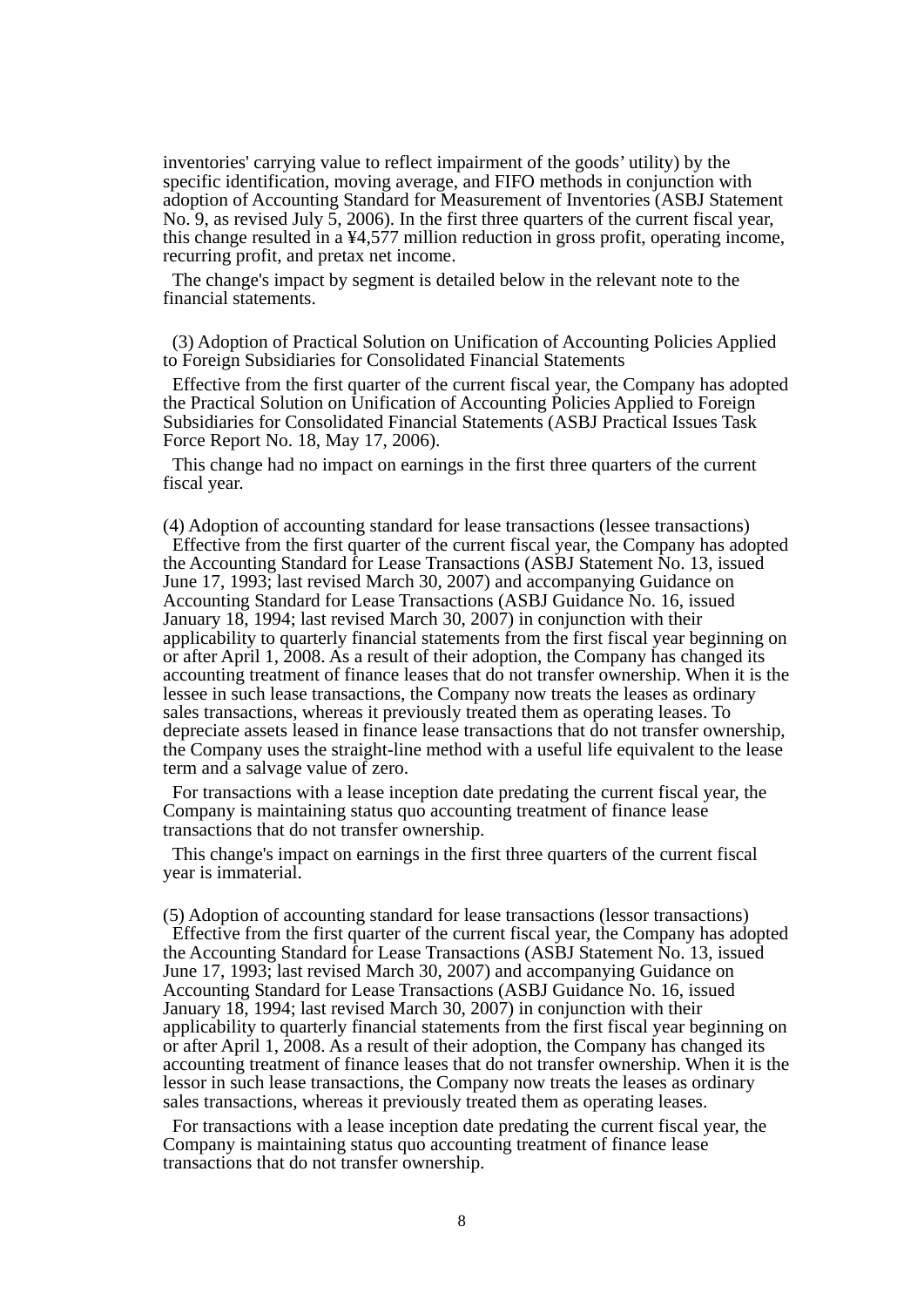This change's impact on earnings in the first three quarters of the current fiscal year is immaterial.

## *Additional information*

The Company and its domestic consolidated subsidiaries have revised machinery's useful life pursuant to 2008 amendments to the tax code. These revisions resulted in a ¥1.14 billion reduction in operating income, recurring profit, and pretax net income in the first three quarters of the current fiscal year.

The change's impact by segment is detailed below under "Segment Information" in the "Consolidated Financial Statements" section.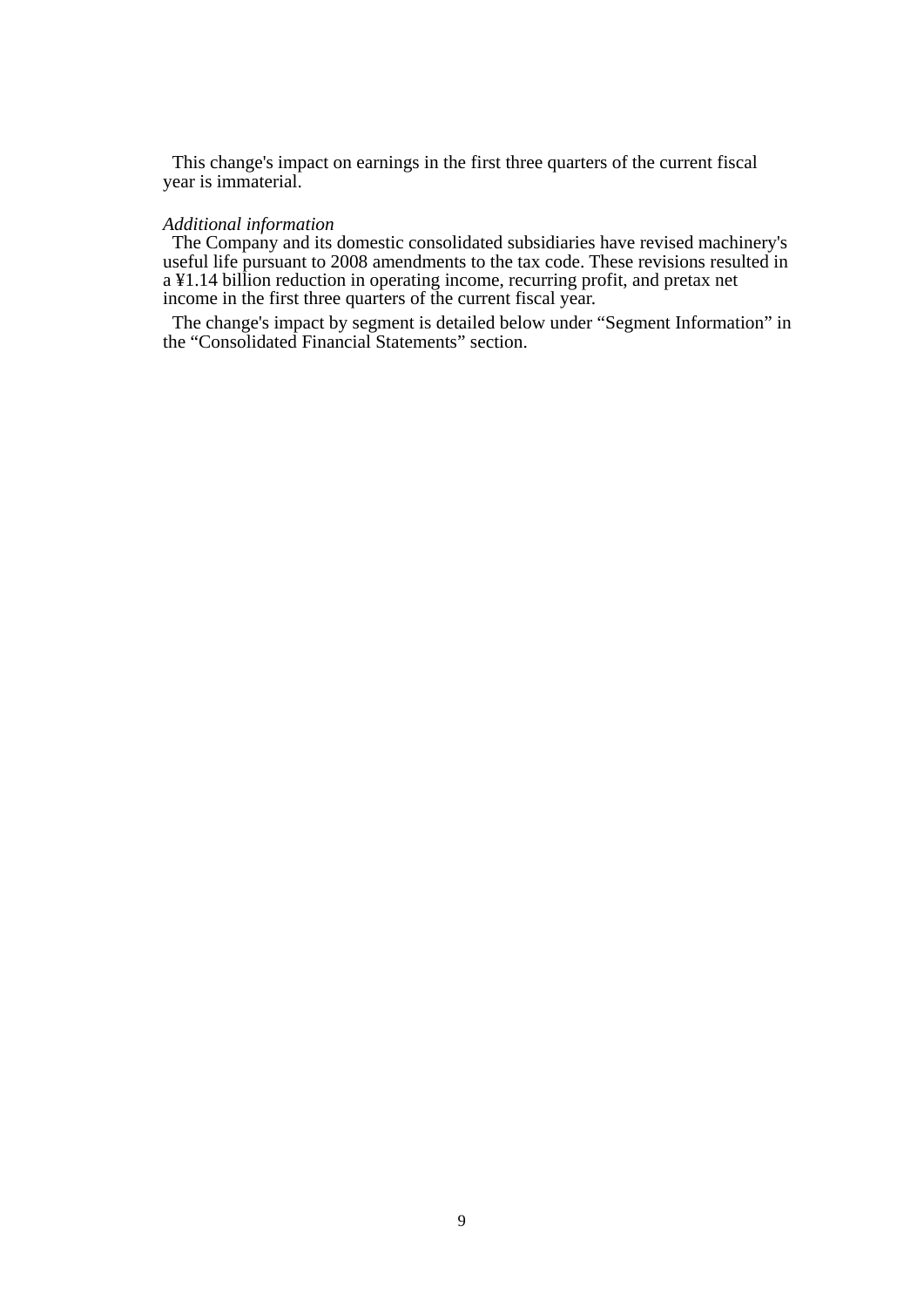# **5. Consolidated Financial Statements**

# **(1) Consolidated Balance Sheets**

|                                                | Millions of yen   |                |
|------------------------------------------------|-------------------|----------------|
|                                                | As of             | As of          |
|                                                | December 31, 2008 | March 31, 2008 |
| <b>Assets</b>                                  |                   |                |
| Current assets                                 |                   |                |
| Cash on hand and in banks                      | 52,050            | 39,875         |
| Trade receivables                              | 330,733           | 417,934        |
| Merchandise and finished products              | 70,033            | 62,386         |
| Work in process                                | 368,983           | 296,265        |
| Raw materials and supplies                     | 83,661            | 80,656         |
| Other current assets                           | 107,713           | 89,303         |
| Allowance for doubtful receivables             | (3,291)           | (4,140)        |
| Total current assets                           | 1,009,885         | 982,282        |
| <b>Fixed assets</b>                            |                   |                |
| Net property, plant and equipment              | 279,851           | 259,927        |
| Intangible assets                              |                   |                |
| Goodwill                                       | 1,166             | 41             |
| Other                                          | 16,927            | 16,012         |
| Total intangible assets                        | 18,093            | 16,053         |
| Investments and other assets                   |                   |                |
| Other                                          | 118,652           | 121,851        |
| Allowance for doubtful receivables             | (1,454)           | (1, 344)       |
| Total investments and other assets             | 117,197           | 120,506        |
| Total fixed assets                             | 415,142           | 396,487        |
| <b>Total assets</b>                            | 1,425,028         | 1,378,769      |
| <b>Liabilities</b>                             |                   |                |
| <b>Current liabilities</b>                     |                   |                |
| Trade payables                                 | 346,182           | 430,999        |
| Short-term borrowings                          | 170,198           | 120,162        |
| Income taxes payable                           | 3,949             | 16,836         |
| <b>Accrued bonuses</b>                         | 10,981            | 19,263         |
| Provision for losses on construction contracts | 16,025            | 8,836          |
| Other allowances                               | 13,518            | 8,978          |
| Advances from customers                        | 142,010           | 124,679        |
| Other current liabilities                      | 143,868           | 94,785         |
| Total current liabilities                      | 846,734           | 824,541        |
| Long-term liabilities                          |                   |                |
| Bonds payable                                  | 40,990            | 60,990         |
| Long-term debt                                 | 133,982           | 77,776         |
| Employees' retirement and severance benefits   | 86,211            | 81,927         |
| Other allowances                               | 2,169             | 2,167          |
| Other                                          | 11,578            | 12,328         |
| Total long-term liabilities                    | 274,930           | 235,190        |
| <b>Total liabilities</b>                       | 1,121,665         | 1,059,732      |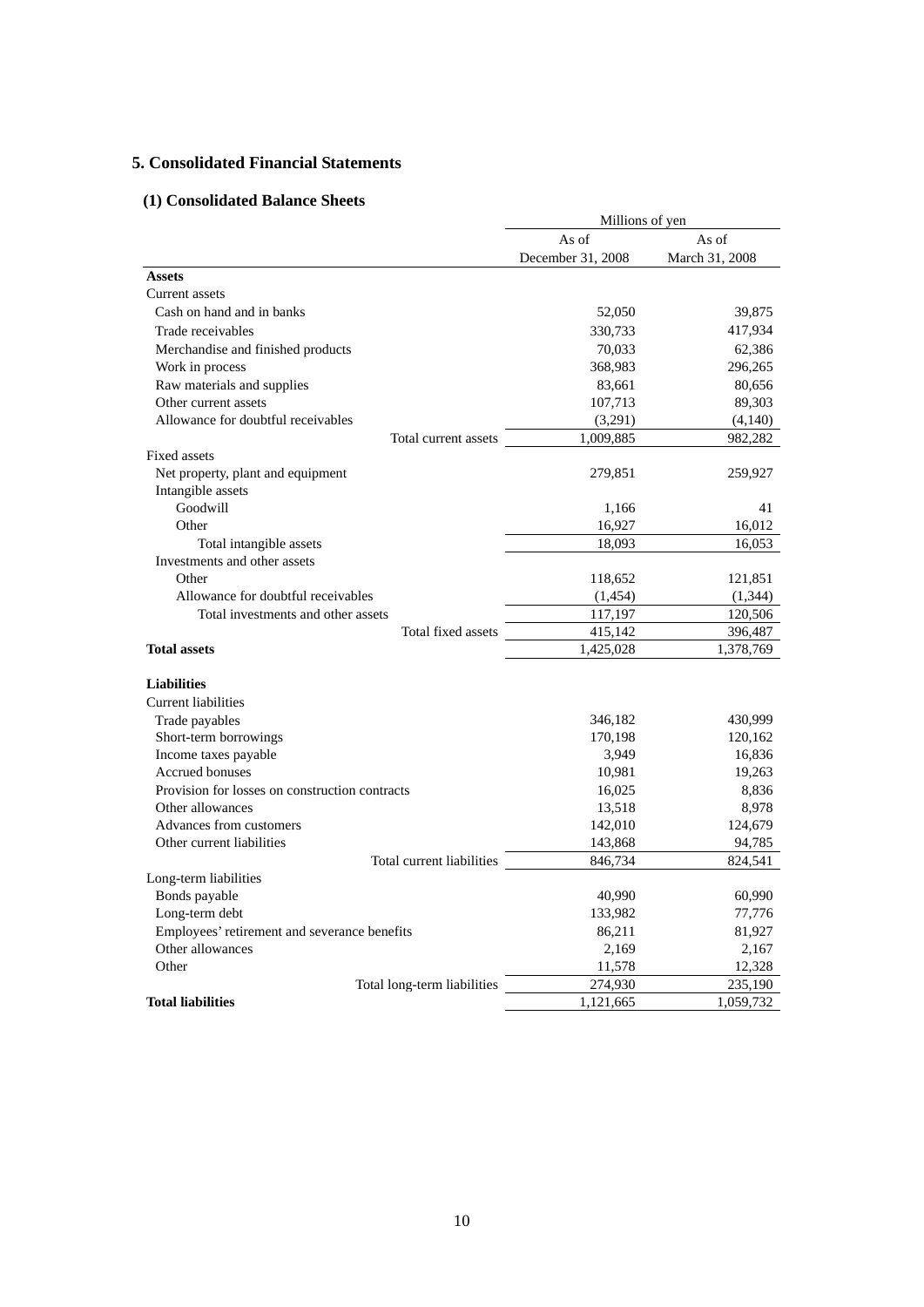|                                             | Millions of yen   |                |  |
|---------------------------------------------|-------------------|----------------|--|
|                                             | As of             | As of          |  |
|                                             | December 31, 2008 | March 31, 2008 |  |
| <b>Net assets</b>                           |                   |                |  |
| Shareholders' equity                        |                   |                |  |
| Common stock                                | 104,328           | 104,328        |  |
| Capital surplus                             | 54,282            | 54,290         |  |
| Retained earnings                           | 150,005           | 151,401        |  |
| Treasury stock                              | (465)             | (459)          |  |
| Total shareholders' equity                  | 308,151           | 309,560        |  |
| Valuation and translation adjustments       |                   |                |  |
| Net unrealized gains (losses) on securities | 1,393             | 10,292         |  |
| Gains (losses) on hedging items             | 7,017             | 5,217          |  |
| Foreign currency translation adjustment     | (19,211)          | (11, 878)      |  |
| Total valuation and translation adjustments | (10, 800)         | 3,631          |  |
| Minority interests                          | 6,010             | 5,845          |  |
| <b>Total net assets</b>                     | 303,362           | 319,037        |  |
| Total net assets and liabilities            | 1,425,028         | 1,378,769      |  |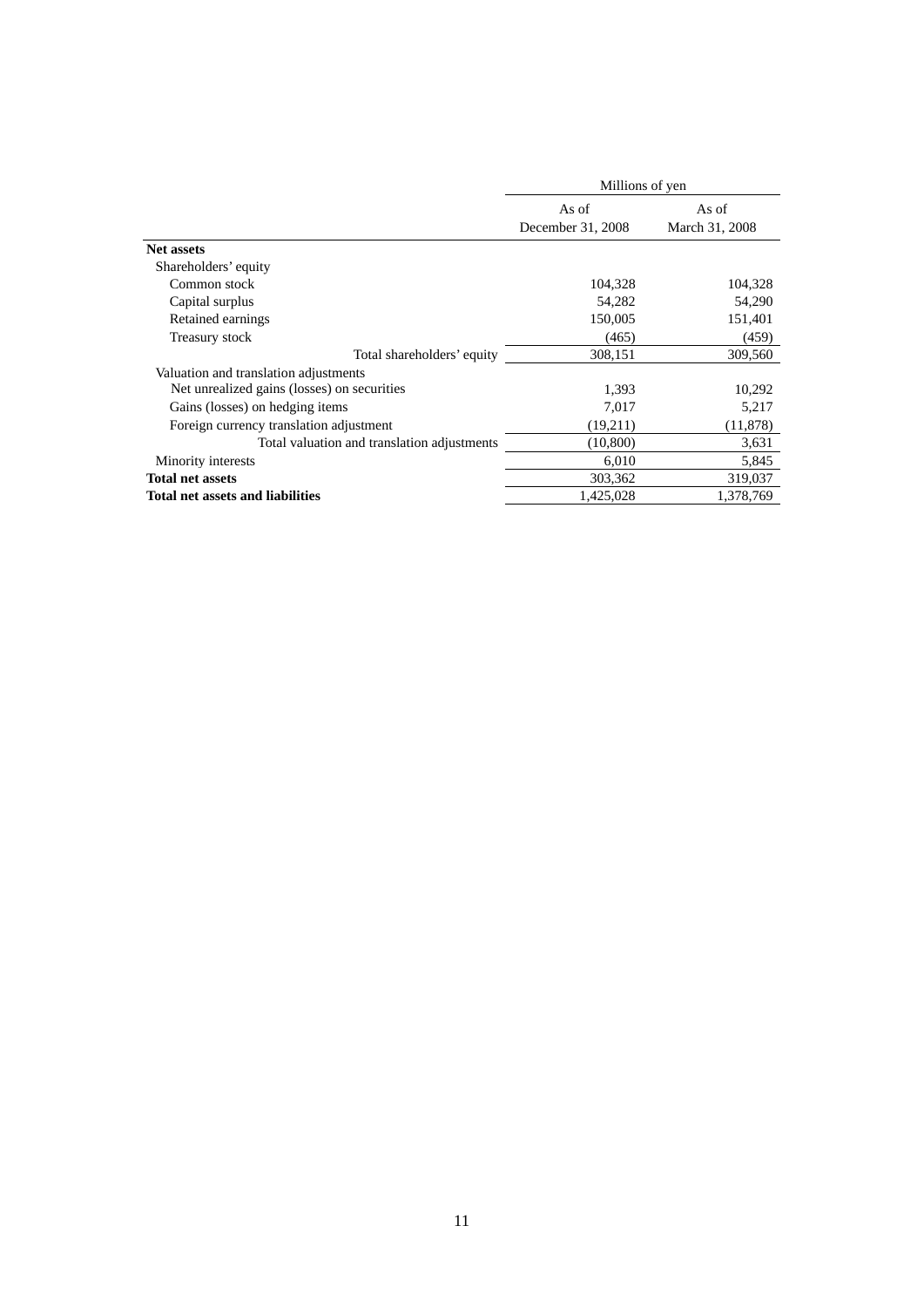# **(2) Consolidated Statements of Income**

| $(z)$ consolidated statements of income                       | Millions of yen   |
|---------------------------------------------------------------|-------------------|
|                                                               |                   |
|                                                               | Nine months ended |
|                                                               | December 31, 2008 |
| Net sales                                                     | 954,962           |
| Cost of sales                                                 | 819,888           |
| Gross profit                                                  | 135,074           |
| Selling, general and administrative expenses                  |                   |
| Salaries and benefits                                         | 31,018            |
| R&D expenses                                                  | 26,465            |
| Other                                                         | 62,882            |
| Total selling, general and administrative expenses            | 120,367           |
| Operating income                                              | 14,706            |
| Non-operating income                                          |                   |
| Interest income                                               | 2,360             |
| Dividend income                                               | 1,200             |
| Gain on sale of marketable and investment securities          | 642               |
| Equity income of non-consolidated subsidiaries and affiliates | 6,512             |
| Foreign exchange gain, net                                    | 2,629             |
| Other, net                                                    | 3,187             |
| Total non-operating income                                    | 16,533            |
| Non-operating expenses                                        |                   |
| Interest expense                                              | 4,965             |
| Other, net                                                    | 4,695             |
| Total non-operating expenses                                  | 9,660             |
| Recurring profit                                              | 21,578            |
| Extraordinary income                                          |                   |
| Gain on sale of business                                      | 594               |
| Total extraordinary income                                    | 594               |
| <b>Extraordinary losses</b>                                   |                   |
| Provision for losses on damages suit                          | 5,165             |
| Total extraordinary losses                                    | 5,165             |
| Income before income taxes and minority interests             | 17,007            |
| Income taxes                                                  | 8,389             |
| Minority interests in net income of consolidated subsidiaries | 1,158             |
| Net income                                                    | 7,460             |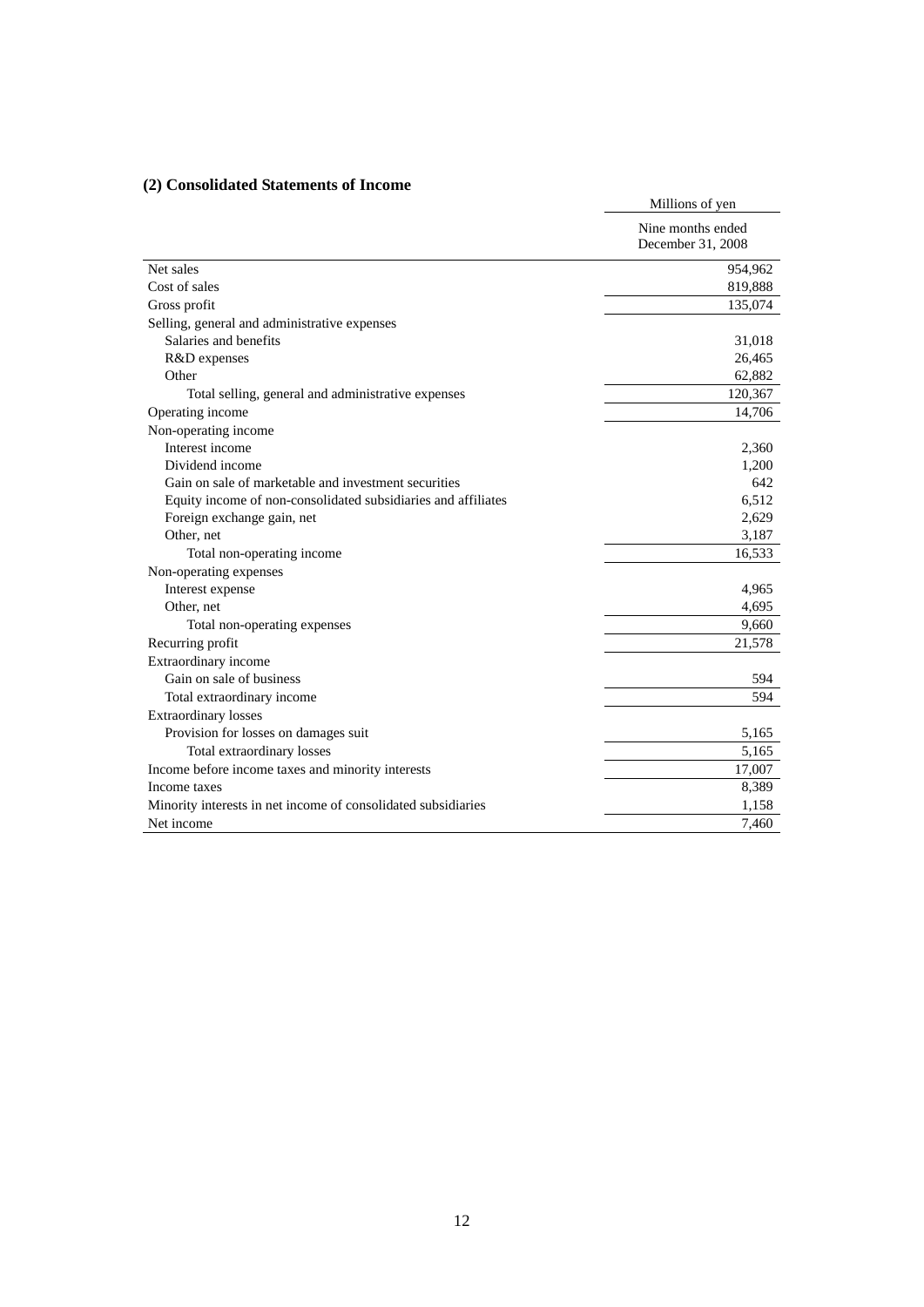|                                                               | Millions of yen                         |
|---------------------------------------------------------------|-----------------------------------------|
|                                                               | Three months ended<br>December 31, 2008 |
| Net sales                                                     | 302,039                                 |
| Cost of sales                                                 | 272,225                                 |
| Gross profit                                                  | 29,813                                  |
| Selling, general and administrative expenses                  |                                         |
| Salaries and benefits                                         | 9,750                                   |
| R&D expenses                                                  | 8,778                                   |
| Other                                                         | 20,931                                  |
| Total selling, general and administrative expenses            | 39,460                                  |
| <b>Operating loss</b>                                         | (9,646)                                 |
| Non-operating income                                          |                                         |
| Interest income                                               | 548                                     |
| Dividend income                                               | 511                                     |
| Equity income of non-consolidated subsidiaries and affiliates | 3,202                                   |
| Other, net                                                    | 869                                     |
| Total non-operating income                                    | 5,130                                   |
| Non-operating expenses                                        |                                         |
| Interest expense                                              | 1,536                                   |
| Loss on sale of marketable and investment securities          | 232                                     |
| Foreign exchange loss, net                                    | 392                                     |
| Other, net                                                    | 2,461                                   |
| Total non-operating expenses                                  | 4,623                                   |
| Recurring loss                                                | (9,139)                                 |
| Extraordinary income                                          |                                         |
| Gain on sale of business                                      | 594                                     |
| Total extraordinary income                                    | 594                                     |
| Loss before income taxes and minority interests               | (8, 544)                                |
| Income taxes                                                  | (4,199)                                 |
| Minority interests in net income of consolidated subsidiaries | 530                                     |
| Net loss                                                      | (4,875)                                 |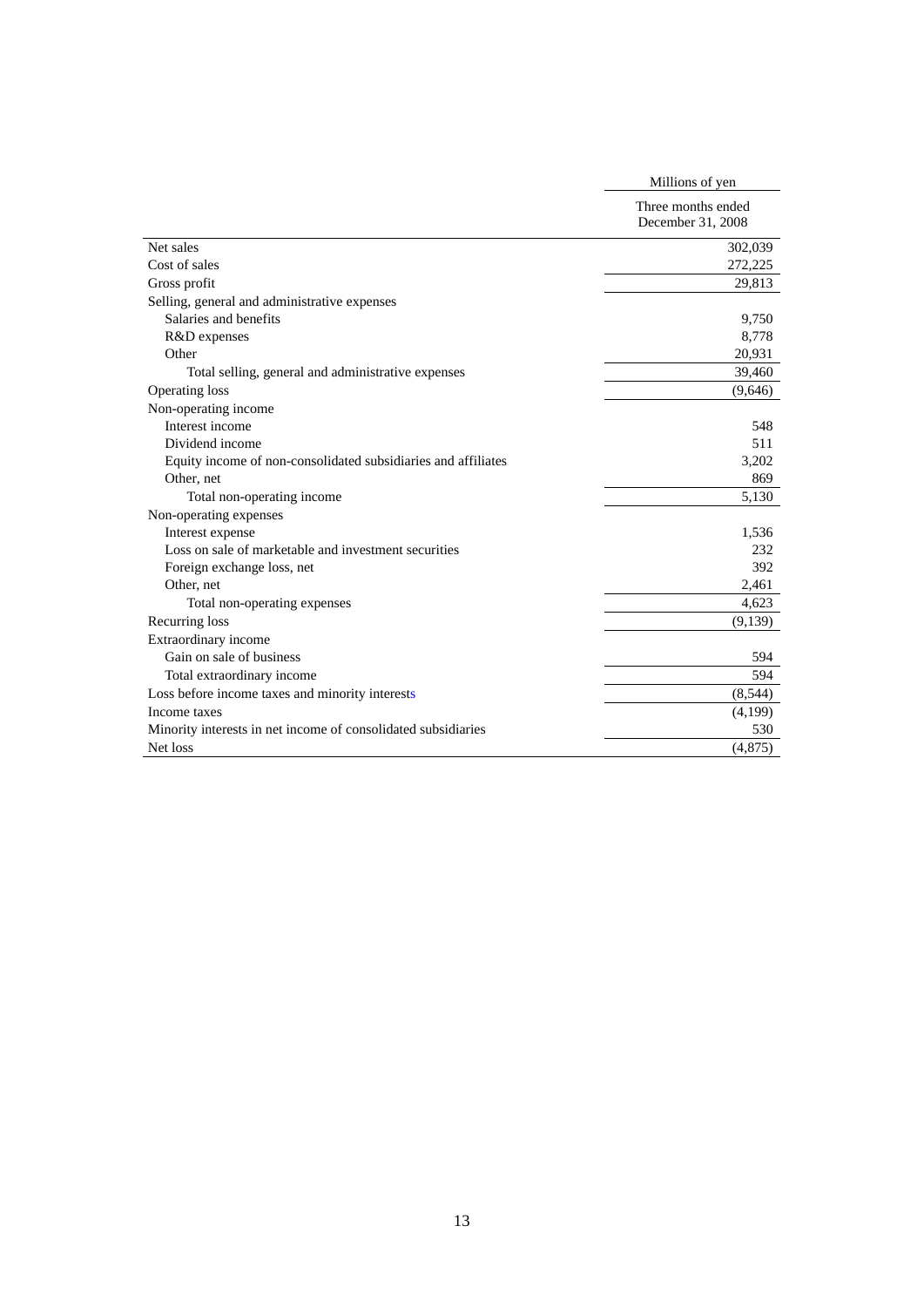# **(3) Consolidated Cash flow Statement**

Millions of yen

|                                                                                                                | Nine months ended<br>December 31, 2008 |
|----------------------------------------------------------------------------------------------------------------|----------------------------------------|
| Cash flow from operating activities                                                                            |                                        |
| Income before income taxes and minority interests                                                              | 17,007                                 |
| Depreciation and amortization                                                                                  | 31,472                                 |
| Increase (decrease) in allowance for doubtful receivables                                                      | 5,052                                  |
| Interest and dividend income                                                                                   | (3,560)                                |
| Interest expense                                                                                               | 4,965                                  |
| Investment gain on equity method                                                                               | (6,512)                                |
| (Gain) loss on sale and disposal of property, plant, and equipment<br>(Increase) decrease in trade receivables | (648)<br>76,647                        |
| (Increase) decrease in inventories                                                                             | (99, 794)                              |
|                                                                                                                |                                        |
| Increase (decrease) in trade payables<br>Increase (decrease) in advances received                              | (73,204)<br>19,247                     |
| Other                                                                                                          | (17,033)                               |
| Subtotal                                                                                                       | (46,361)                               |
| Cash received for interest and dividends                                                                       | 3,690                                  |
| Cash paid for interest                                                                                         | (4,955)                                |
| Cash paid for income taxes                                                                                     | (25,588)                               |
| Net cash provided by (used in) operating activities                                                            | (73,215)                               |
| Cash flow from investing activities                                                                            |                                        |
| Acquisition of property, plant and equipment and intangible assets                                             | (48, 674)                              |
| Proceeds from sale of property, plant and equipment and intangible assets                                      | 2,580                                  |
| Acquisition of investments in securities                                                                       | (3,033)                                |
| Proceeds from sale of investments in securities                                                                | 1,635                                  |
| Acquisition of equity interest in subsidiaries resulting in change in scope of<br>consolidation                | (943)                                  |
| (Increase) decrease in short-term loans receivable                                                             | (131)                                  |
| Additions to long-term loans receivable                                                                        | (31)                                   |
| Proceeds from collection of long-term loans receivable                                                         | 1,453                                  |
| Other                                                                                                          | 260                                    |
| Net cash used in investing activities                                                                          | (46,885)                               |
| Cash flow from financing activities                                                                            |                                        |
| Increase (decrease) in short-term borrowings, net                                                              | 104,030                                |
| Proceeds from long-term debt                                                                                   | 61,508                                 |
| Repayment of long-term debt                                                                                    | (3,973)                                |
| Redemption of bonds payable                                                                                    | (17,518)                               |
| Acquisition of treasury stock                                                                                  | (13)                                   |
| Cash dividends paid                                                                                            | (8,308)                                |
| Cash dividends paid to minority interests                                                                      | (340)                                  |
| Net cash used in financing activities                                                                          | 135,384                                |
| Effect of foreign exchange rate changes on cash and cash equivalents                                           | (1,866)                                |
| Increase (decrease) in cash and cash equivalents                                                               | 13,416                                 |
| Cash and cash equivalents at beginning of period                                                               | 38,169                                 |
| Cash and cash equivalents at end of period                                                                     | 51,586                                 |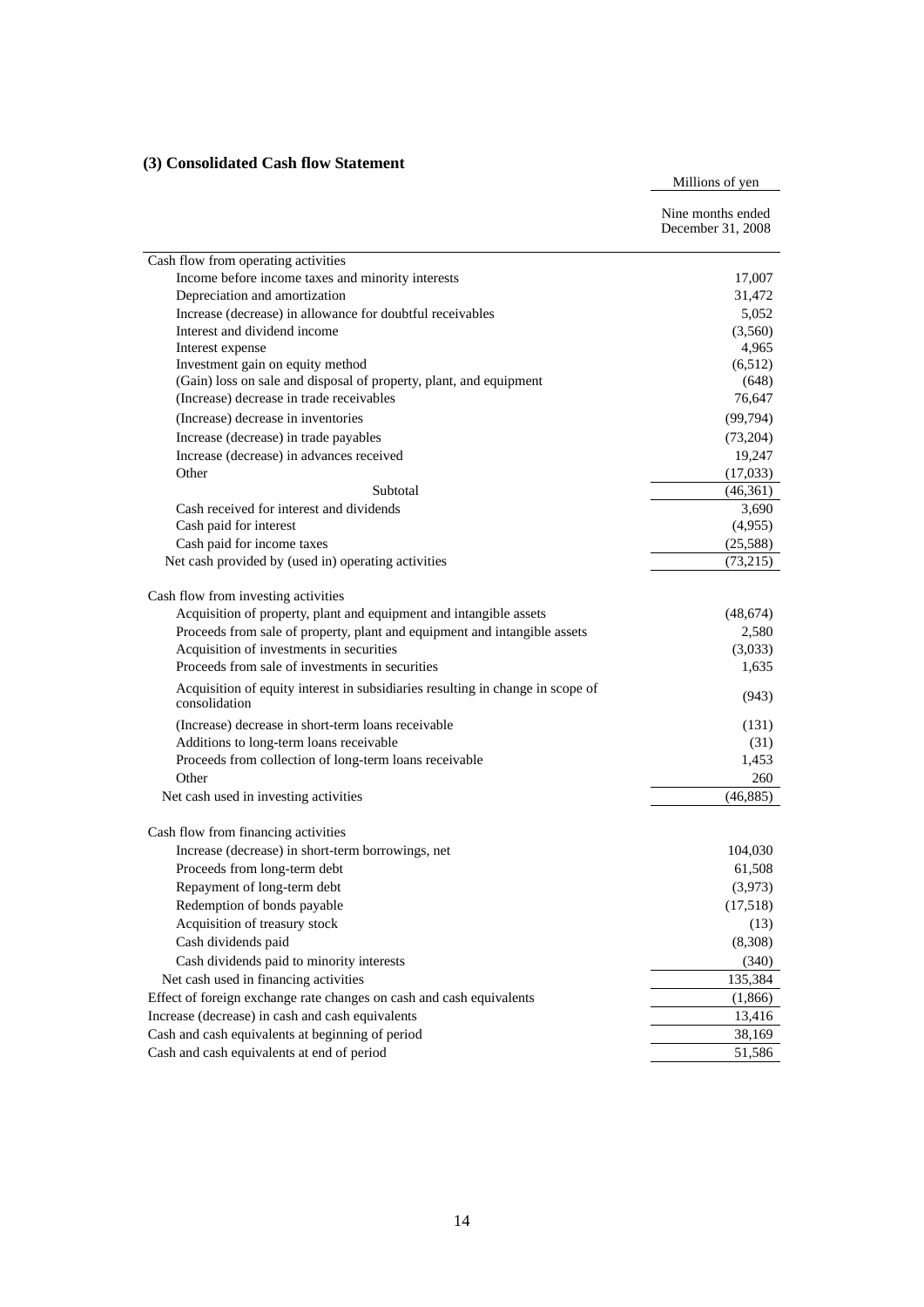Effective this consolidated fiscal year, Kawasaki Heavy Industries, Ltd. has adopted the Accounting Standard for Quarterly Financial Reporting (Accounting Standards Board of Japan (ASBJ) Statement No. 12) and its accompanying Guidance on Accounting Standard for Quarterly Financial Reporting (ASBJ Guidance No. 14). The consolidated financial statements for nine months ended December 31, 2008, were prepared in accord with the Regulations on Terminology, Format and Preparation of Quarterly Financial Statements.

## **(4) Notes on the going-concern assumption: Not applicable**

# **(5) Segment Information**

#### **1) Information by industry segment**

Nine months ended December 31, 2008 (April 1, 2008 – December 31, 2008) Millions of yen

|                                        | External sales | Intersegment<br>sales | Total sales | Operating<br>income (loss) |
|----------------------------------------|----------------|-----------------------|-------------|----------------------------|
| Shipbuilding                           | 95,805         | 1.064                 | 96,869      | (2,577)                    |
| Rolling Stock & Construction Machinery | 131.801        | 1.049                 | 132.851     | 7.707                      |
| Aerospace                              | 126,484        | 1.294                 | 127,778     | (4,333)                    |
| Gas Turbines & Machinery               | 138.835        | 13.208                | 152,044     | 6,740                      |
| Plant & Infrastructure Engineering     | 66,122         | 8.610                 | 74.732      | 5,328                      |
| Consumer Products & Machinery          | 247,844        | 5.232                 | 253,077     | (7, 752)                   |
| <b>Hydraulic Machinery</b>             | 68,216         | 6.384                 | 74,600      | 7,000                      |
| Other                                  | 79,852         | 30.420                | 110.272     | 2,682                      |
| Total                                  | 954.962        | 67,265                | 1,022,228   | 14.796                     |
| Eliminations/corporation               |                | (67,265)              | (67, 265)   | (89)                       |
| Consolidated total                     | 954.962        |                       | 954,962     | 14.706                     |

Notes: 1. Method of segmentation

Business segmentation is based on the categorization used by management.

2. Major products by industry segment

| Industry segment              | Major products                                                           |
|-------------------------------|--------------------------------------------------------------------------|
| Shipbuilding                  | Ships and vessels                                                        |
|                               |                                                                          |
| Rolling Stock &               | Rolling stock, construction machinery, snowplows, crushing machines      |
| <b>Construction Machinery</b> |                                                                          |
| Aerospace                     | Aircrafts                                                                |
| Gas Turbines &                | Jet engines, general-purpose gas turbine generators, movers              |
| Machinery                     |                                                                          |
| Plant & Infrastructure        | Industrial equipment, boilers, environmental equipment, steel structures |
| Engineering                   |                                                                          |
| Consumer Products &           | Motorcycles, personal watercraft, all-terrain vehicles (ATV), utility    |
| Machinery                     | vehicles, general-purpose gasoline engines, industrial robots            |
| <b>Hydraulic Machinery</b>    | Industrial hydraulic products                                            |
| Other                         | Commercial activities, sales/order agency and intermediary activities,   |
|                               | management of welfare facilities                                         |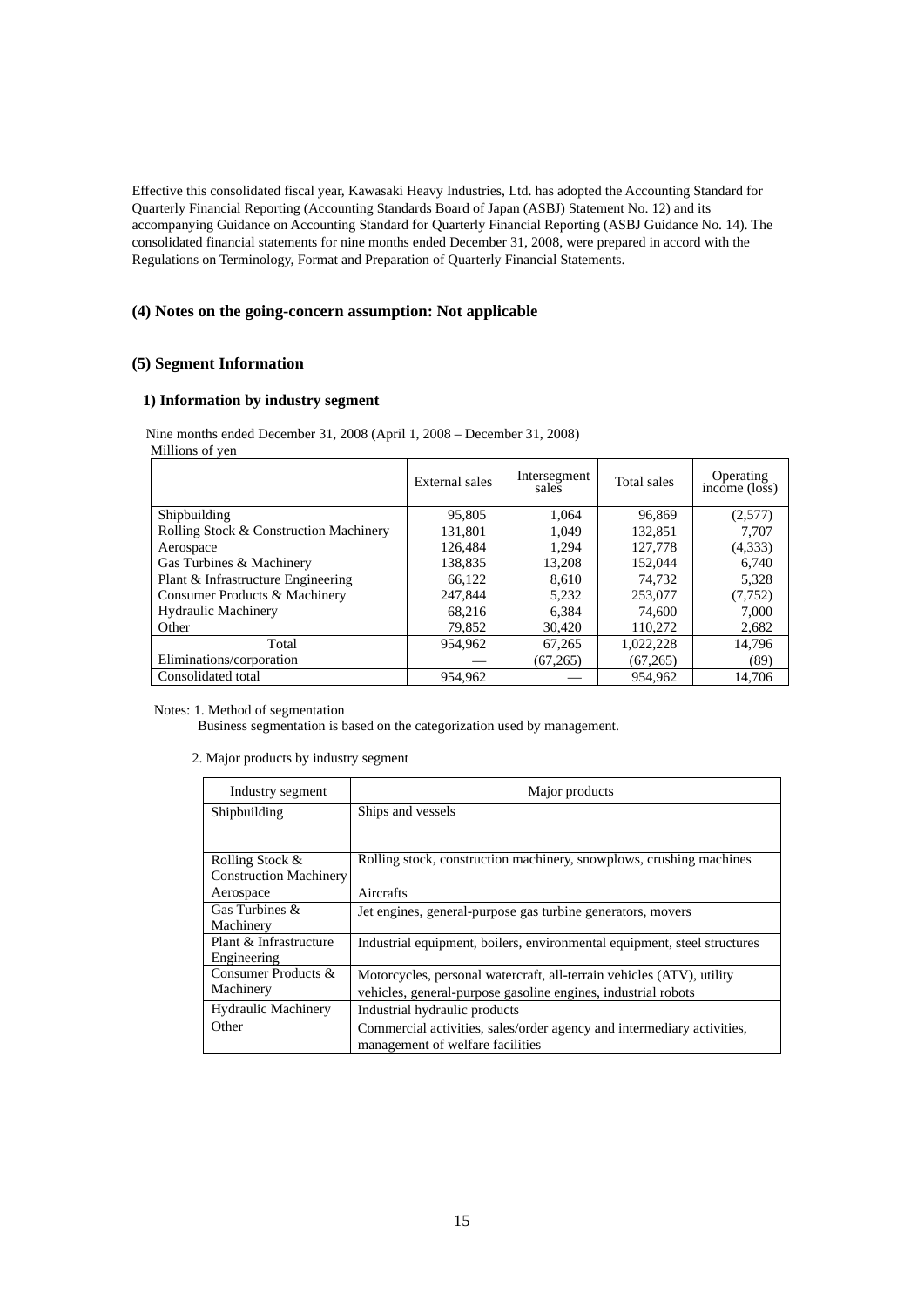3. Change in inventory valuation standard and method

As stated in section 4.–3)–(2) of the "Qualitative Information and Financial Statements" section, the Company previously valued ordinary held-for-sale inventories mainly at cost by the specific identification, moving average, and FIFO methods. Effective from the first quarter of the fiscal year ending March 31, 2009, the Company switched to valuing inventories mainly at the lower of cost or market (i.e., writing down inventories' carrying value to reflect impairment of the goods' utility) by the specific identification, moving average, and FIFO methods in conjunction with adoption of Accounting Standard for Measurement of Inventories (ASBJ Statement No. 9, as revised July 5, 2006). In the first three quarters of the current fiscal year, this change resulted in a reduction in operating income of ¥383 million for Rolling Stock & Construction Machinery, ¥2,881 million for Aerospace, ¥757 million for Gas Turbines & Machinery, ¥26 million for Plant & Infrastructure Engineering, ¥393 million for Consumer Products & Machinery, ¥127 million for Hydraulic Machinery, and ¥7 million for Other Operations.

4. Change in useful life for property, plant and equipment

As stated under "Additional information" in section 4.–3 of the "Qualitative Information and Financial Statements" section, the Company and its domestic consolidated subsidiaries have revised machinery's useful life and asset groupings pursuant to 2008 amendments to the tax code. In the first three quarters of the fiscal year ending March 31, 2009, these revisions resulted in a reduction in operating income of ¥399 million for Shipbuilding, ¥307 million for Rolling Stock & Construction Machinery, ¥180 million for Aerospace, ¥168 million for Gas Turbines & Machinery, ¥39 million for Plant & Infrastructure Engineering, ¥123 million for Consumer Products & Machinery, and ¥31 million for Other Operations, while operating income increased ¥109 million in Hydraulic Machinery.

#### **2) Information by geographic area**

|                        | External sales | Intersegment<br>sales | Total sales | Operating<br>income (loss) |
|------------------------|----------------|-----------------------|-------------|----------------------------|
| Japan                  | 686,945        | 188,150               | 875,095     | 7,993                      |
| North America          | 160,015        | 19,067                | 179,083     | (1,187)                    |
| Europe                 | 68,830         | 3,491                 | 72,321      | (16)                       |
| Asia                   | 32,179         | 29,061                | 61,241      | 3,553                      |
| Other areas            | 6,991          | 187                   | 7.179       | 373                        |
| Total                  | 954,962        | 239,958               | 1,194,921   | 10,718                     |
| Eliminations/corporate |                | (239, 958)            | (239,958)   | 3,988                      |
| Consolidated total     | 954,962        |                       | 954,962     | 14.706                     |

Nine months ended December 31, 2008 (April 1, 2008 – December 31, 2008) Millions of yen

Notes: 1. Classification method of geographic segment: by geographic proximity

2. Major countries or regions in each segment other than Japan:

| North America | U.S.A. and Canada                           |
|---------------|---------------------------------------------|
| Europe        | Netherlands, United Kingdom, and Germany    |
| Asia          | Thailand, Indonesia, Philippines, and Korea |
| Other areas   | Australia and Brazil                        |

3. Change in inventory valuation standard and method

As stated in section 4.–3)–(2) of the "Qualitative Information and Financial Statements" section, the Company has previously valued ordinary held-for-sale inventories mainly at cost by the specific identification, moving average, and FIFO methods. Effective from the first quarter of the fiscal year ending March 31, 2009, the Company has switched to valuing inventories mainly at the lower of cost or market (i.e., writing down inventories' carrying value to reflect impairment of the goods' utility) by the specific identification, moving average, and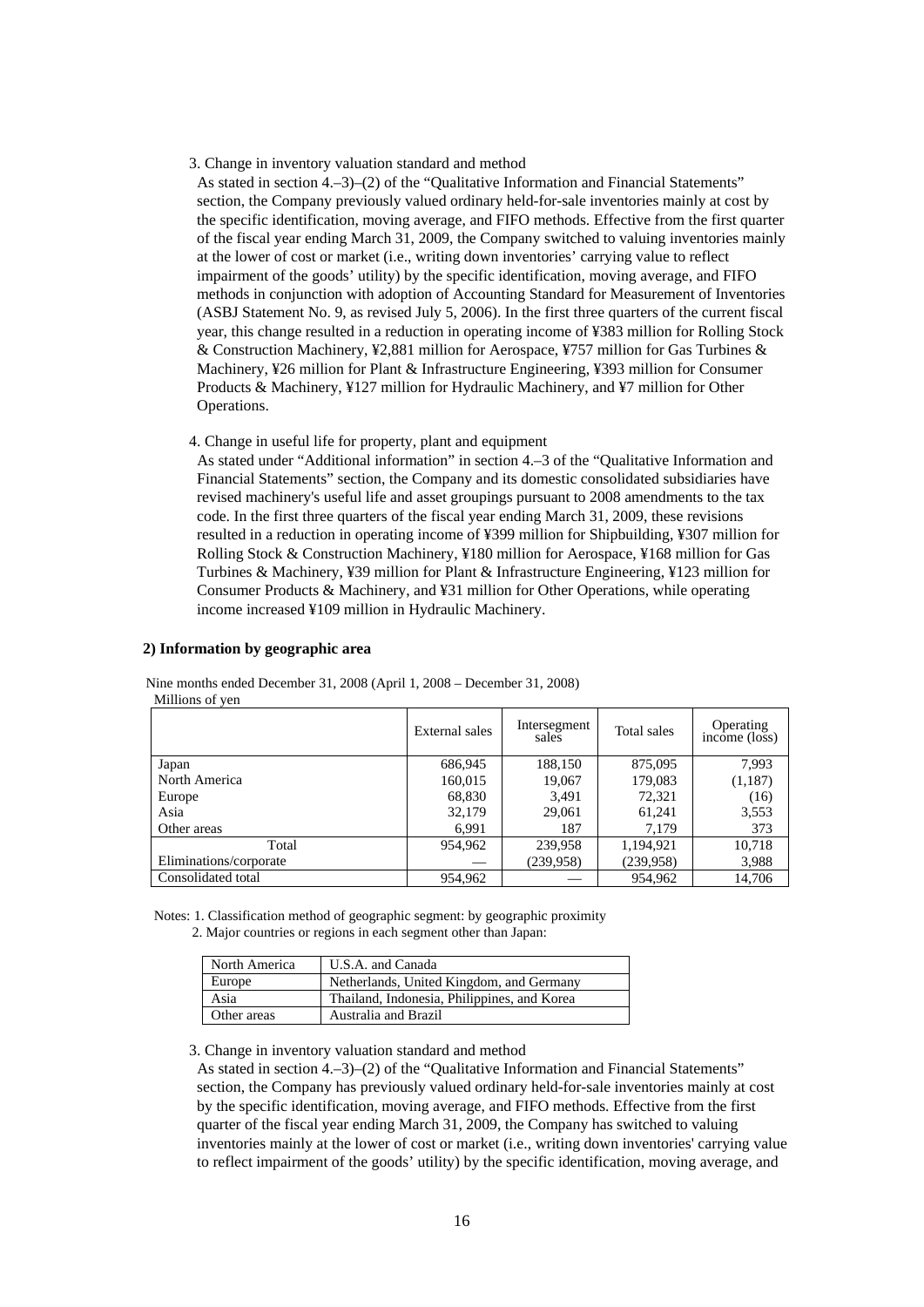FIFO methods in conjunction with adoption of the Accounting Standard for Measurement of Inventories (ASBJ Statement No. 9, as revised July 5, 2006). In the first three quarters of the fiscal year ending March 31, 2009, this change resulted in a ¥4,577 million reduction in operating income for Japan.

4. Change in useful life for property, plant and equipment

As stated under "Additional information" in section 4.–3) of the "Qualitative Information and Financial Statements" section, the Company and its domestic consolidated subsidiaries have revised machinery's useful life and asset groupings pursuant to 2008 amendments to the tax code.

In the first three quarters of the fiscal year ending March 31, 2009, this change resulted in a ¥1,140 million reduction in operating income for Japan.

#### **2. Overseas sales**

Nine months ended December 31, 2008 (April 1, 2008 – December 31, 2008) Millions of yen

|               | Overseas sales | Consolidated net sales | Ratio of overseas sales to<br>consolidated sales (%) |
|---------------|----------------|------------------------|------------------------------------------------------|
| North America | 215,893        |                        | 22.6                                                 |
| Europe        | 88,772         |                        | 9.2                                                  |
| Asia          | 108,776        |                        | 11.3                                                 |
| Other areas   | 112,806        |                        | 11.8                                                 |
| Total         | 526,248        | 954.962                | 55.1                                                 |

Notes: 1. "Overseas sales" includes sales by the Company and its consolidated subsidiaries to the countries and regions other than Japan.

2. Classification method of geographic segment: by geographic proximity

3. Major countries or regions in each segment:

| North America | U.S.A. and Canada                                       |
|---------------|---------------------------------------------------------|
| Europe        | United Kingdom, France, Netherlands, Germany, and Spain |
| Asia          | China, Korea, Philippines, and Taiwan                   |
| Other areas   | Panama, Bahamas, Brazil, and Australia                  |

#### **(6) Note on Significant Changes in the Amount of Shareholders' Equity: Not applicable**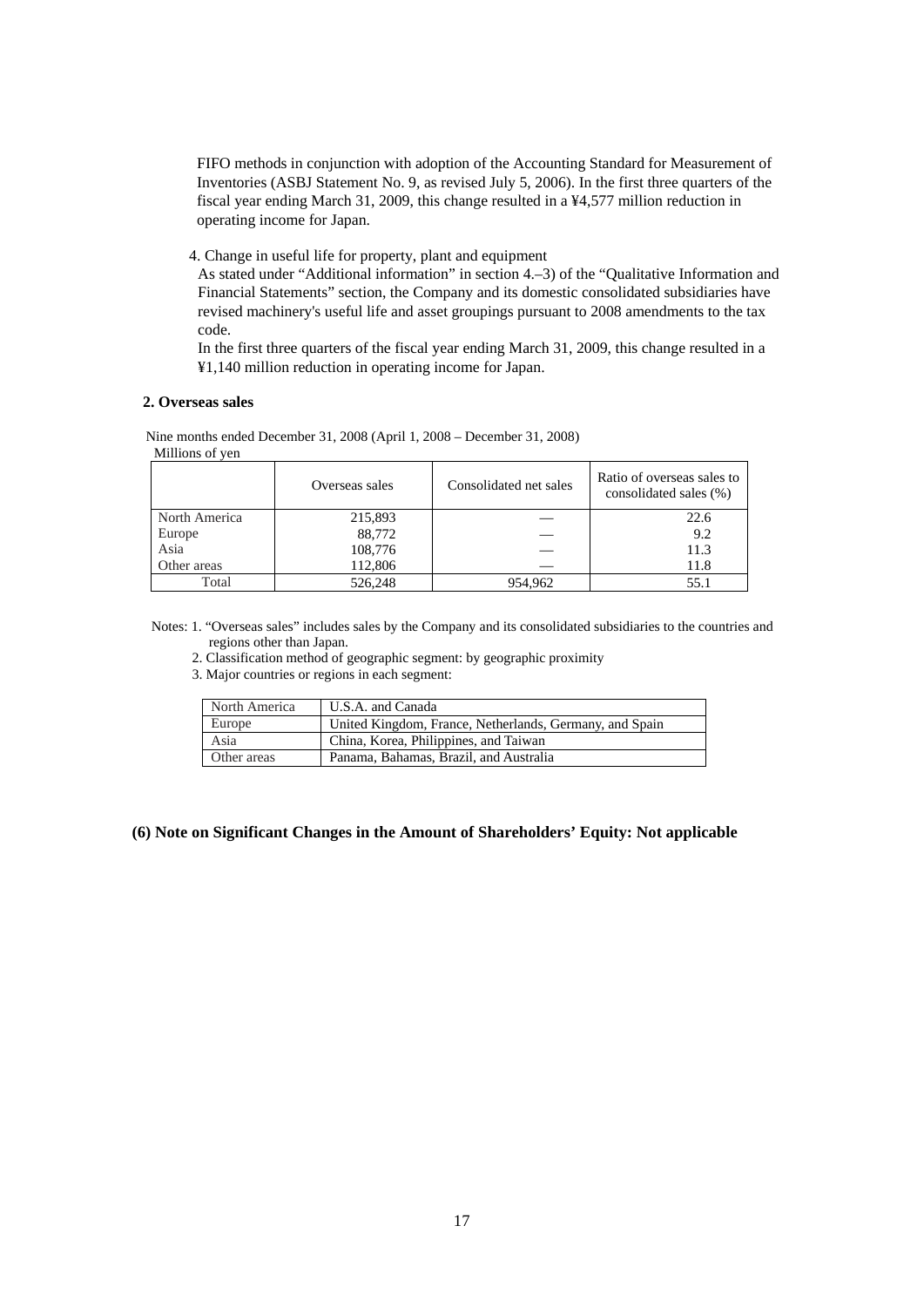# **For reference:**

# **Consolidated Financial Statements for the Nine Months ended December 31, 2007**

# **(April 1, 2007 – December 31, 2007)**

# **(1) Consolidated Statements of Income**

|                                                               | Millions of yen                        |
|---------------------------------------------------------------|----------------------------------------|
|                                                               | Nine months ended<br>December 31, 2007 |
| Net sales                                                     | 1,051,155                              |
| Cost of sales                                                 | 878,853                                |
| Gross profit                                                  | 172,301                                |
| Selling, general and administrative expenses                  | 118,530                                |
| Operating income                                              | 53,771                                 |
| Non-operating income                                          |                                        |
| Interest and dividend income                                  | 3,881                                  |
| Equity income of unconsolidated subsidiaries and affiliates   | 4,384                                  |
| Other, net                                                    | 5,040                                  |
| Total non-operating income                                    | 13,307                                 |
| Non-operating expenses                                        |                                        |
| Interest expense                                              | 6,031                                  |
| Other, net                                                    | 13,038                                 |
| Total non-operating expenses                                  | 19,070                                 |
| Recurring profit                                              | 48,008                                 |
| Extraordinary income                                          | 292                                    |
| <b>Extraordinary losses</b>                                   | 2,245                                  |
| Income before income taxes and minority interests             | 46.055                                 |
| Income taxes                                                  | 16,244                                 |
| Minority interests in net income of consolidated subsidiaries | 849                                    |
| Net income                                                    | 28,962                                 |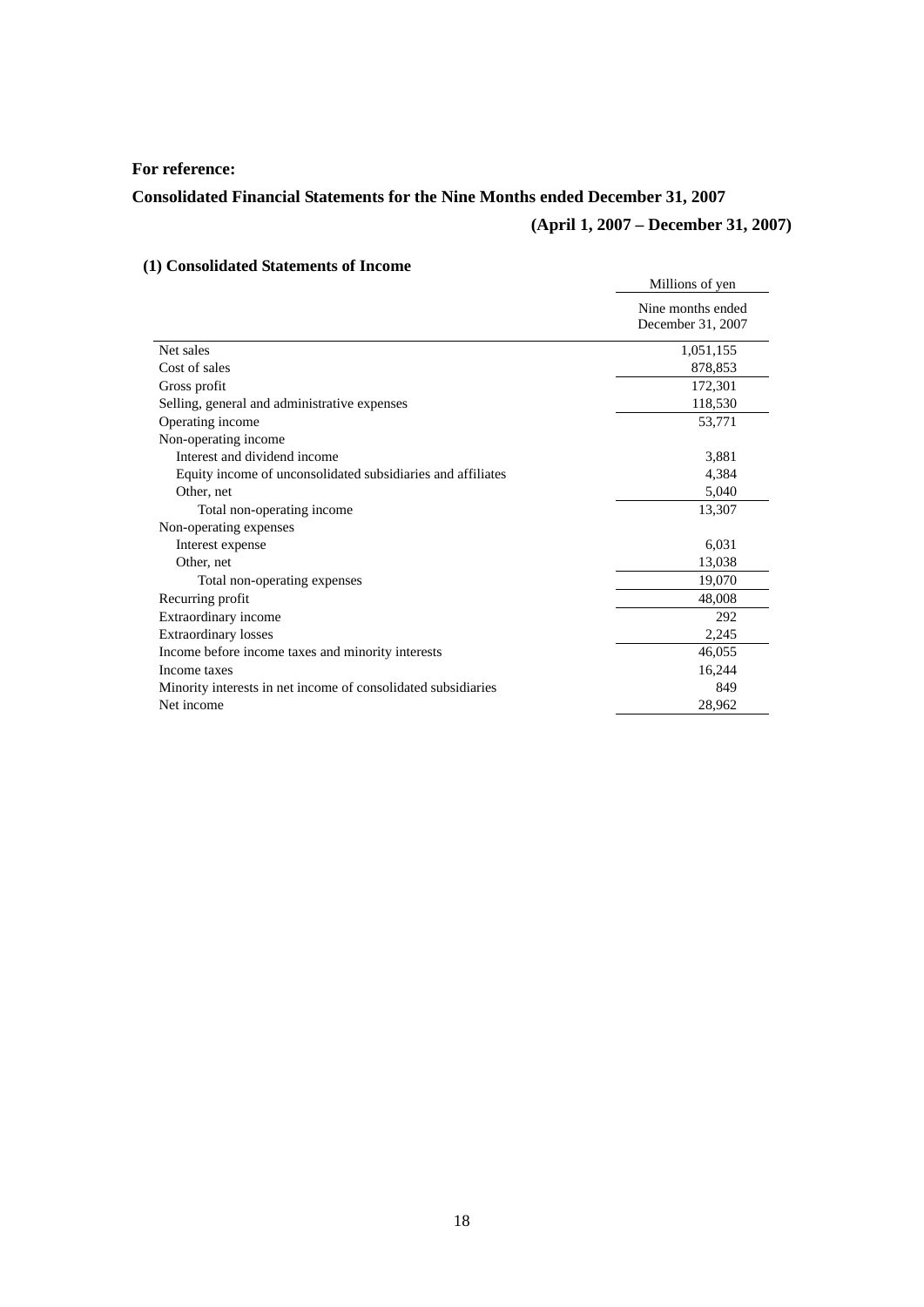# **(2) Orders, net sales and order backlog by industry segment**

## **1) Orders**

|                                                  | Nine months ended<br>December 31, 2007 |            | Nine months ended<br>December 31, 2008 |            | Year ended<br>March 31, 2008 |            |
|--------------------------------------------------|----------------------------------------|------------|----------------------------------------|------------|------------------------------|------------|
|                                                  | million yen                            | % of total | million yen                            | % of total | million yen                  | % of total |
| Shipbuilding                                     | 183,510                                | 16.0       | 64.117                                 | 5.8        | 251,331                      | 15.6       |
| <b>Rolling Stock</b><br>& Construction Machinery | 158,351                                | 13.8       | 186,497                                | 17.1       | 183.254                      | 11.3       |
| Aerospace                                        | 125,604                                | 10.9       | 87.737                                 | 8.0        | 202,505                      | 12.5       |
| Gas Turbines & Machinery                         | 158.745                                | 13.8       | 279.316                                | 25.6       | 227,422                      | 14.1       |
| Plant & Infrastructure Engineering               | 66,083                                 | 5.7        | 61.629                                 | 5.6        | 106,045                      | 6.5        |
| Consumer Products & Machinery                    | 305,579                                | 26.7       | 247,844                                | 22.7       | 433.962                      | 26.9       |
| <b>Hydraulic Machinery</b>                       | 67,669                                 | 5.9        | 71,520                                 | 6.5        | 92.334                       | 5.7        |
| Other                                            | 78.110                                 | 6.8        | 88,629                                 | 8.1        | 113,900                      | 7.0        |
| Total                                            | 1,143,656                              | 100.0      | 1,087,292                              | 100.0      | 1.610.756                    | 100.0      |

Note: The Consumer Products & Machinery segment's orders are equal to its net sales as production is based mainly on estimated demand.

## **2) Net sales**

|                                           | Nine months ended<br>December 31, 2007 |            | Nine months ended<br>December 31, 2008 |       | Year ended<br>March 31, 2008 |            |
|-------------------------------------------|----------------------------------------|------------|----------------------------------------|-------|------------------------------|------------|
|                                           | million yen                            | % of total | million yen<br>% of total              |       | million yen                  | % of total |
| Shipbuilding                              | 112,382                                | 10.6       | 95,805                                 | 10.0  | 141,397                      | 9.4        |
| Rolling Stock<br>& Construction Machinery | 117,239                                | 11.1       | 131,801                                | 13.8  | 171,738                      | 11.4       |
| Aerospace                                 | 171.504                                | 16.3       | 126.484                                | 13.2  | 237,348                      | 15.8       |
| Gas Turbines & Machinery                  | 130,384                                | 12.4       | 138,835                                | 14.5  | 185,486                      | 12.3       |
| Plant & Infrastructure Engineering        | 82,210                                 | 7.8        | 66,122                                 | 6.9   | 142,547                      | 9.4        |
| Consumer Products & Machinery             | 305,579                                | 29.0       | 247,844                                | 25.9  | 433,962                      | 28.9       |
| <b>Hydraulic Machinery</b>                | 61,035                                 | 5.8        | 68,216                                 | 7.1   | 84,027                       | 5.5        |
| Other                                     | 70,819                                 | 6.7        | 79,852                                 | 8.3   | 104,588                      | 6.9        |
| Total                                     | 1.051.155                              | 100.0      | 954.962                                | 100.0 | 1.501.097                    | 100.0      |

# **3) Order backlog**

|                                                  | Nine months ended<br>December 31, 2007 |                          | Nine months ended         | December 31, 2008 | Year ended<br>March 31, 2008 |            |
|--------------------------------------------------|----------------------------------------|--------------------------|---------------------------|-------------------|------------------------------|------------|
|                                                  | million ven                            | % of total               | million yen<br>% of total |                   | million ven                  | % of total |
| Shipbuilding                                     | 414,175                                | 27.0                     | 376,865                   | 23.0              | 382,663                      | 24.8       |
| <b>Rolling Stock</b><br>& Construction Machinery | 431,376                                | 28.1                     | 474,205                   | 28.9              | 465,839                      | 30.2       |
| Aerospace                                        | 248,332                                | 16.1                     | 206,017                   | 12.5              | 239.653                      | 15.5       |
| Gas Turbines & Machinery                         | 245,961                                | 16.0                     | 380,330                   | 23.2              | 242,081                      | 15.7       |
| Plant & Infrastructure Engineering               | 135,288                                | 8.8                      | 128,972                   | 7.8               | 155,882                      | 10.1       |
| Consumer Products & Machinery                    |                                        | $\overline{\phantom{a}}$ |                           |                   |                              |            |
| <b>Hydraulic Machinery</b>                       | 29,316                                 | 1.9                      | 32,620                    | 1.9               | 27.644                       | 1.7        |
| Other                                            | 29,211                                 | 1.9                      | 37,988                    | 2.3               | 27,190                       | 1.7        |
| Total                                            | 1.533.663                              | 100.0                    | 1.636.999                 | 100.0             | 1.540.954                    | 100.0      |